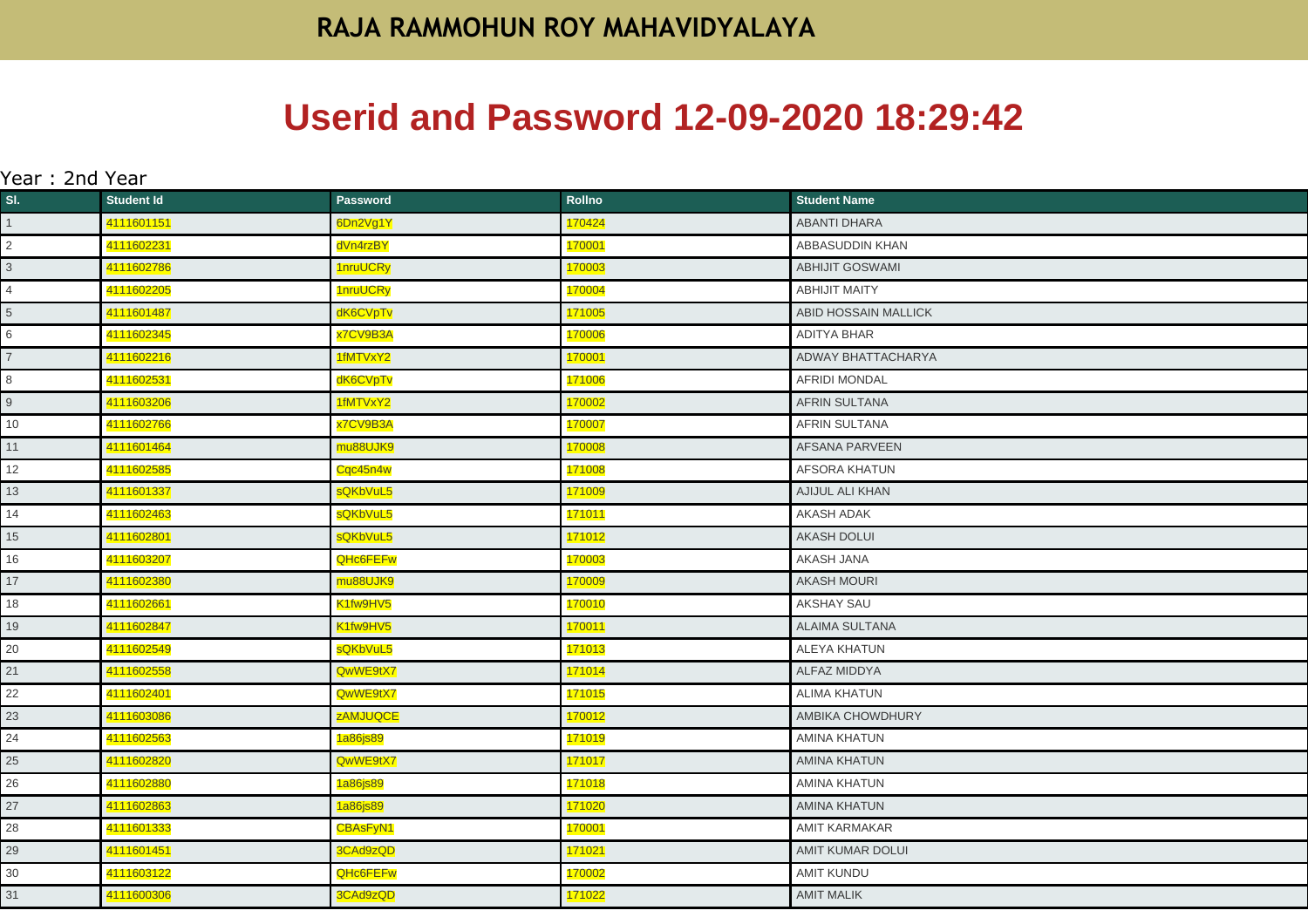| 32 | 4111603237 | 3CAd9zQD        | 171023        | <b>AMRITA SANTRA</b>  |
|----|------------|-----------------|---------------|-----------------------|
| 33 | 4111603145 | 1nruUCRy        | 170004        | AMRITALAL KUNDU       |
| 34 | 4111602516 | <b>ZAMJUQCE</b> | 170013        | ANAMIKA KOLEY         |
| 35 | 4111602982 | <b>XeY59NNG</b> | 170014        | <b>ANAMIKA MALIK</b>  |
| 36 | 4111602439 | 3CAd9zQD        | 171024        | ANAMIKA SINGHAROY     |
| 37 | 4111602485 | mgMGjy1E        | 171025        | ANANDA SARDAR         |
| 38 | 4111603119 | XeY59NNG        | 170015        | ANANYA GHOSAL         |
| 39 | 4111600932 | XeY59NNG        | 170016        | ANGANA PAL            |
| 40 | 4111601122 | f13yhMZJ        | 170017        | <b>ANIKET GHOSAL</b>  |
| 41 | 4111603224 | mgMGjy1E        | 171027        | <b>ANIMESH HAIT</b>   |
| 42 | 4111600799 | mgMGjy1E        | 171028        | ANIMESH HALDER        |
| 43 | 4111603039 | f13yhMZJ        | 170018        | ANIMESH KUNDU         |
| 44 | 4111602295 | mgMGjy1E        | 171029        | <b>ANIMESH PAUL</b>   |
| 45 | 4111602341 | 1nruUCRy        | 170005        | <b>ANINDITA MAITY</b> |
| 46 | 4111601204 | mgMGjy1E        | 171030        | <b>ANISHA KHATUN</b>  |
| 47 | 4111603080 | 5mCL8UFc        | 170020        | <b>ANITA DOLAI</b>    |
| 48 | 4111603066 | t6P7hTSd        | 170021        | <b>ANITA GHOSH</b>    |
| 49 | 4111602894 | t6P7hTSd        | 170022        | <b>ANITA MAITY</b>    |
| 50 | 4111602789 | mgMGjy1E        | 171031        | ANJAN BERA            |
| 51 | 4111601396 | x7CV9B3A        | 170006        | <b>ANKITA LAHARI</b>  |
| 52 | 4111602994 | aJcU9EH1        | 171033        | <b>ANTIMA MONDAL</b>  |
| 53 | 4111601388 | aJcU9EH1        | 171034        | ANUP KUMAR KANJI      |
| 54 | 4111601321 | aJcU9EH1        | 171038        | ANURUPA BHOWMICK      |
| 55 | 4111600878 | t6P7hTSd        | 170023        | <b>ANUSHRI GHOSH</b>  |
| 56 | 4111602664 | aJcU9EH1        | 171039        | APARNA BATABYAL       |
| 57 | 4111601442 | RM2zyS3f        | 170024        | <b>APARNA KOLEY</b>   |
| 58 | 4111602639 | RM2zyS3f        | 170025        | <b>APARNA POREL</b>   |
| 59 | 4111601535 | aJcU9EH1        | 171042        | <b>APRATIM DALAI</b>  |
| 60 | 4111603202 | aJcU9EH1        | 171043        | APSONA PARVEEN        |
| 61 | 4111602748 | F7tNhYKQ        | 170026        | <b>APURBA PAL</b>     |
| 62 | 4111602811 | Td3nh5Cm        | 170028        | <b>AREFA KHATUN</b>   |
| 63 | 4111603238 | zprfjDTa        | 171044        | <b>ARFINA KHATUN</b>  |
| 64 | 4111602840 | zprfjDTa        | 171045        | ARINDAM CHATTOPADHAYA |
| 65 | 4111602659 | Td3nh5Cm        | 170030        | ARINDAM SARDAR        |
| 66 | 4111602577 | zprfjDTa        | 171046        | <b>ARJINA KHATUN</b>  |
| 67 | 4111602835 | zprfjDTa        | 171047        | ARNAB CHATTAPADHYAY   |
| 68 | 4111603130 | 6Dn2Vg1Y        | 171001        | ARNAB GANGULY         |
| 69 | 4111602488 | bYhQx4Pn        | 170031        | <b>ARNAB PAL</b>      |
| 70 | 4111600882 | 6Dn2Vg1Y        | <b>171001</b> | ARNAB SAMANTA         |
| 71 | 4111602444 | V4U6FqHt        | 171002        | <b>ARPAN SANTRA</b>   |
| 72 | 4111601400 | zprfjDTa        | 171050        | <b>ARPITA BERA</b>    |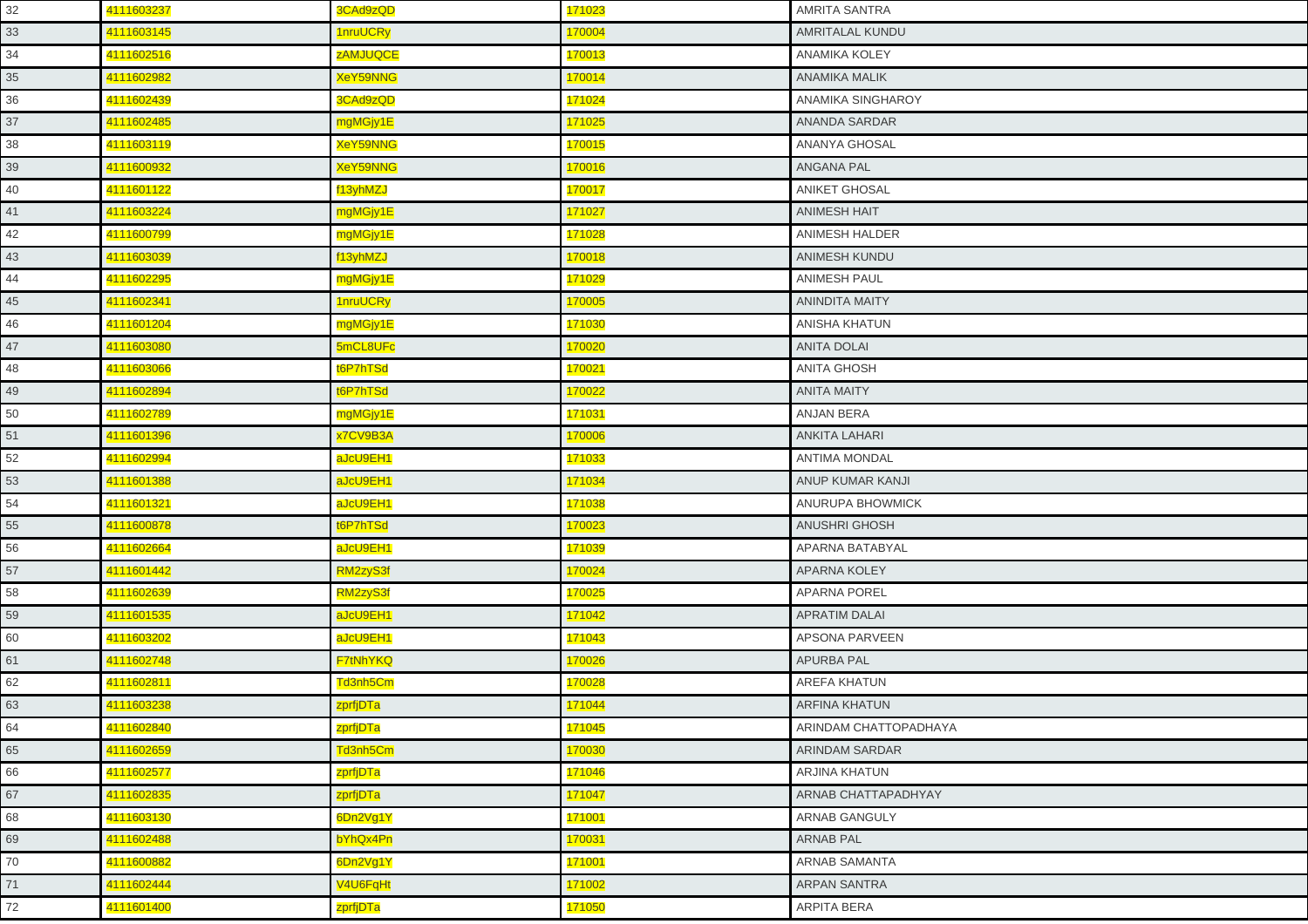| 73  | 4111602907 | zprfjDTa | 171049        | <b>ARPITA BERA</b>        |
|-----|------------|----------|---------------|---------------------------|
| 74  | 4111603241 | bYhQx4Pn | 170032        | ARPITA CHATTERJEE         |
| 75  | 4111601479 | zprfjDTa | 171051        | ARPITA HAJRA              |
| 76  | 4111602614 | W8CJyC5c | 171052        | <b>ARPITA MAJI</b>        |
| 77  | 4111602446 | x7CV9B3A | 170008        | <b>ARPITA SAMANTA</b>     |
| 78  | 4111602319 | W8CJyC5c | 171054        | ARUP ADAK                 |
| 79  | 4111602469 | Mv8WhKMM | 171058        | ASIM KUMAR PANDIT         |
| 80  | 4111600812 | V4U6FqHt | 171002        | <b>ASISH MAITY</b>        |
| 81  | 4111602878 | AEvbM3Zq | 170035        | <b>ASMINA KHATUN</b>      |
| 82  | 4111601412 | AEvbM3Zq | 170034        | <b>ASMINA KHATUN</b>      |
| 83  | 4111603000 | Mv8WhKMM | 171062        | <b>ASPIYARA KHATUN</b>    |
| 84  | 4111602229 | Mv8WhKMM | 171063        | <b>ASRINA PARVIN</b>      |
| 85  | 4111601469 | AEvbM3Zq | 170036        | <b>ATANU DOLUI</b>        |
| 86  | 4111601129 | Mv8WhKMM | 171064        | ATAULLA CHOWDHURY         |
| 87  | 4111601361 | Mv8WhKMM | 171065        | <b>ATIN RANA</b>          |
| 88  | 4111601160 | 96fhyJXN | 171067        | <b>AVIJIT DAS</b>         |
| 89  | 4111602371 | 1nruUCRy | 170004        | <b>AVIJIT GAYEN</b>       |
| 90  | 4111603133 | mu88UJK9 | 170009        | <b>AVIJIT MAITY</b>       |
| 91  | 4111602355 | 96fhyJXN | 171070        | <b>AVIK SETH</b>          |
| 92  | 4111601021 | q52qx5GY | 170037        | <b>AVISHEK MULA</b>       |
| 93  | 4111602871 | q52qx5GY | 170038        | AYAN CHAKRABORTY          |
| 94  | 4111602925 | 96fhyJXN | <b>171071</b> | AYAN KARMAKAR             |
| 95  | 4111602480 | q52qx5GY | 170039        | AYESHA NASRIN             |
| 96  | 4111600162 | tVtKNH8Q | 171072        | <b>BABU DOLUI</b>         |
| 97  | 4111602596 | tVtKNH8Q | 171073        | <b>BABY SULTANA</b>       |
| 98  | 4111603015 | 1Xw7LfD7 | 170042        | <b>BAISAKHI BALIAL</b>    |
| 99  | 4111602794 | tVtKNH8Q | 171076        | <b>BAISAKHI SAMUI</b>     |
| 100 | 4111602682 | 1Xw7LfD7 | 170043        | <b>BANDANA MONDAL</b>     |
| 101 | 4111602657 | tVtKNH8Q | 171077        | <b>BANDANA PATTANAYAK</b> |
| 102 | 4111601420 | gfYYyPQj | 171079        | <b>BAPAN RAM</b>          |
| 103 | 4111602599 | gfYYyPQj | 171080        | <b>BARNALI HAIT</b>       |
| 104 | 4111602591 | gfYYyPQj | 171081        | <b>BARNALI SAMANTA</b>    |
| 105 | 4111602757 | gfYYyPQj | 171083        | <b>BARSHA SAMANATA</b>    |
| 106 | 4111601106 | gfYYyPQj | 171087        | <b>BASUDEV GHORUI</b>     |
| 107 | 4111601374 | K1fw9HV5 | 170010        | <b>BASUDEV MALIK</b>      |
| 108 | 4111601002 | F13kMN2m | 171088        | <b>BHABA DIPAN PAL</b>    |
| 109 | 4111601164 | F13kMN2m | 171090        | <b>BHASKAR MALICK</b>     |
| 110 | 4111602214 | F13kMN2m | 171093        | <b>BIDISHA BHUNIA</b>     |
| 111 | 4111602218 | 1Xw7LfD7 | 170044        | <b>BIDISHA GOSWAMI</b>    |
| 112 | 4111602282 | xDHu1dP9 | 170045        | <b>BIJOY MONDAL</b>       |
| 113 | 4111600933 | F13kMN2m | 171095        | <b>BIKRAM KUMAR SINGH</b> |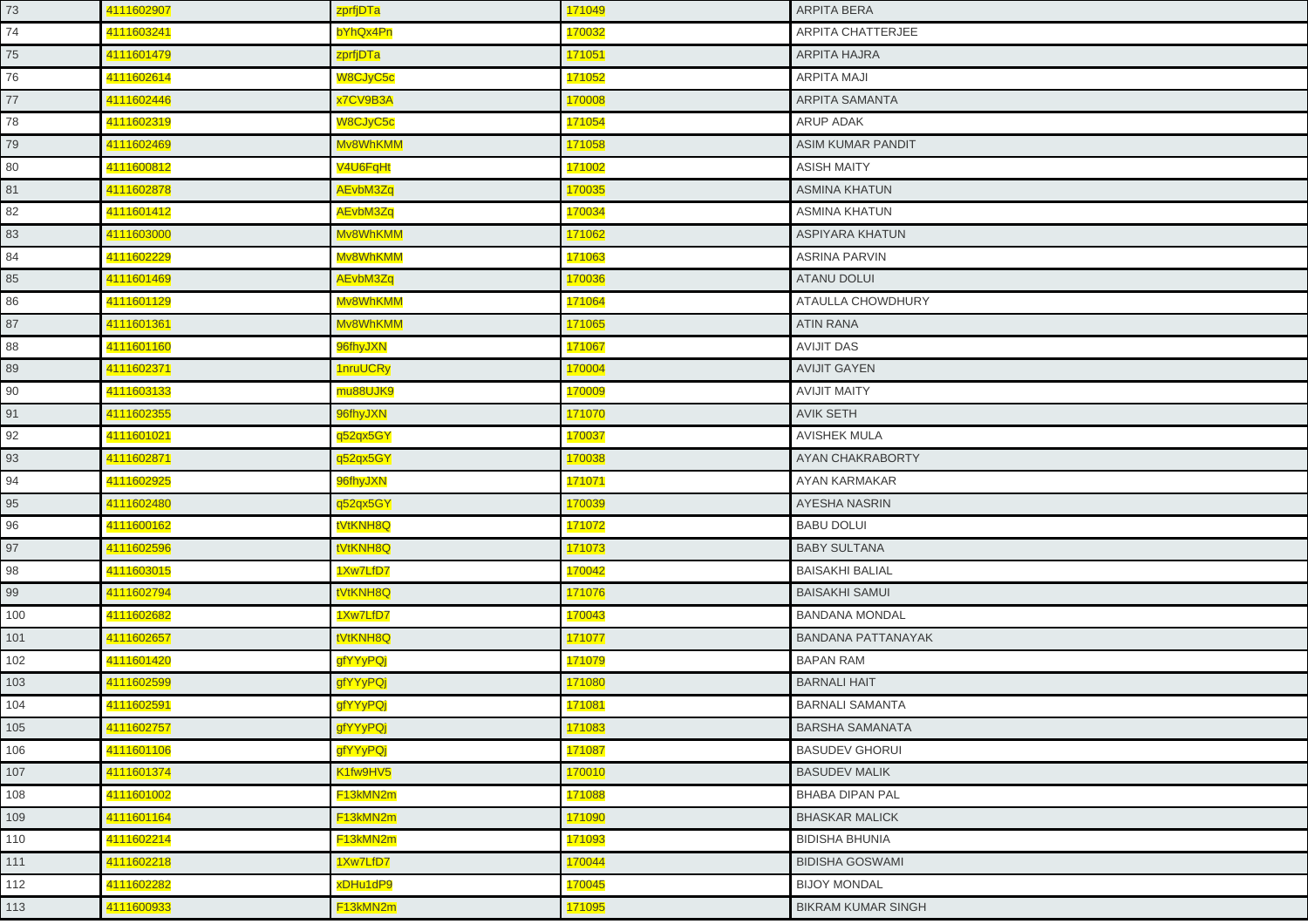| 114 | 4111603231 | vnCyxVJV        | 171096        | <b>BILKISH KHATUN</b>       |
|-----|------------|-----------------|---------------|-----------------------------|
| 115 | 4111601330 | xDHu1dP9        | 170047        | <b>BISHNUPRIYA BHUKTA</b>   |
| 116 | 4111601086 | xDHu1dP9        | 170048        | <b>BISWAJIT CHAKRABORTY</b> |
| 117 | 4111602610 | K1fw9HV5        | 170011        | <b>BISWAJIT MANNA</b>       |
| 118 | 4111601326 | vnCyxVJV        | 171099        | <b>BISWAJIT ROY</b>         |
| 119 | 4111602852 | VhUW6cZ5        | 170049        | <b>BONDONA PANDIT</b>       |
| 120 | 4111603005 | vnCyxVJV        | 171101        | <b>BRISTI PATRA</b>         |
| 121 | 4111601191 | VhUW6cZ5        | 170050        | <b>BUDDHADEV MAITY</b>      |
| 122 | 4111603092 | VhUW6cZ5        | 170052        | CHAITALI CHAKRABORTY        |
| 123 | 4111602265 | <b>VhUW6cZ5</b> | 170051        | <b>CHAITALI CHAKRABORTY</b> |
| 124 | 4111601387 | <b>VhUW6cZ5</b> | 170053        | <b>CHAITALI PRATIHAR</b>    |
| 125 | 4111601369 | KKm91kGE        | 170054        | CHANCHAL CHAKRABORTY        |
| 126 | 4111602248 | <b>ZAMJUQCE</b> | 170012        | CHANDI CHARAN MALIK         |
| 127 | 4111602976 | KKm91kGE        | 170056        | <b>CHANDRA KANTA SING</b>   |
| 128 | 4111603011 | KKm91kGE        | 170057        | <b>CHANDRA PAL</b>          |
| 129 | 4111602930 | vnCyxVJV        | 171104        | <b>CHANDRIKA PATRA</b>      |
| 130 | 4111603173 | 7qyw6jTG        | 170058        | CHIRANJIT MANNA             |
| 131 | 4111602899 | 7qyw6jTG        | 170059        | <b>DALIA PATRA</b>          |
| 132 | 4111603239 | 7qyw6jTG        | 170060        | DARSAN BEJ                  |
| 133 | 4111602179 | <b>ZAMJUQCE</b> | 170013        | DEBAJYOTI BHATTACHARYYA     |
| 134 | 4111602834 | 7qyw6jTG        | 170061        | DEBAPRIYA KHETO             |
| 135 | 4111603085 | vnCyxVJV        | 171107        | DEBASHREE PAN               |
| 136 | 4111602202 | vnCyxVJV        | 171109        | <b>DEBASIS CHANAK</b>       |
| 137 | 4111601138 | r9KXqh4J        | 170063        | <b>DEBASRI SASMAL</b>       |
| 138 | 4111600881 | r9KXqh4J        | 170064        | <b>DEBATOSH MISRA</b>       |
| 139 | 4111601187 | <b>T7P1MUUW</b> | 171110        | DEBJIT ROY                  |
| 140 | 4111602936 | <b>T7P1MUUW</b> | <b>171111</b> | <b>DEBJIT SARKAR</b>        |
| 141 | 4111602968 | ewb36qLc        | 170066        | <b>DEBPRASAD SAMANTA</b>    |
| 142 | 4111602327 | <b>T7P1MUUW</b> | 171112        | <b>DEBU MAITY</b>           |
| 143 | 4111601371 | ewb36qLc        | 170067        | <b>DIBAKAR PAKHIRA</b>      |
| 144 | 4111603138 | ewb36qLc        | 170068        | <b>DIBYENDU GHORUI</b>      |
| 145 | 4111603023 | <b>T7P1MUUW</b> | 171115        | <b>DILIP BHANGI</b>         |
| 146 | 4111602865 | bN2n2T5Y        | 171116        | <b>DIPALI DOLUI</b>         |
| 147 | 4111602656 | DapyqpWd        | 170069        | <b>DIPANKAR BHUINYA</b>     |
| 148 | 4111602658 | bN2n2T5Y        | 171119        | <b>DIPANKAR SARDAR</b>      |
| 149 | 4111601331 | bN2n2T5Y        | 171117        | <b>DIPANKAR SHARMA</b>      |
| 150 | 4111602929 | <b>DapyqpWd</b> | 170071        | <b>DIPIKA SAMANTA</b>       |
| 151 | 4111602388 | bN2n2T5Y        | 171120        | <b>DIPTAPAL SINHA</b>       |
| 152 | 4111602660 | 61tAMZMt        | 171121        | <b>DIPTI PARAMANIK</b>      |
| 153 | 4111602592 | <b>DapyqpWd</b> | 170072        | <b>DISHA KOLEY</b>          |
| 154 | 4111602407 | tCUL6wDN        | 170073        | <b>DITIPRIYA MAITY</b>      |
|     |            |                 |               |                             |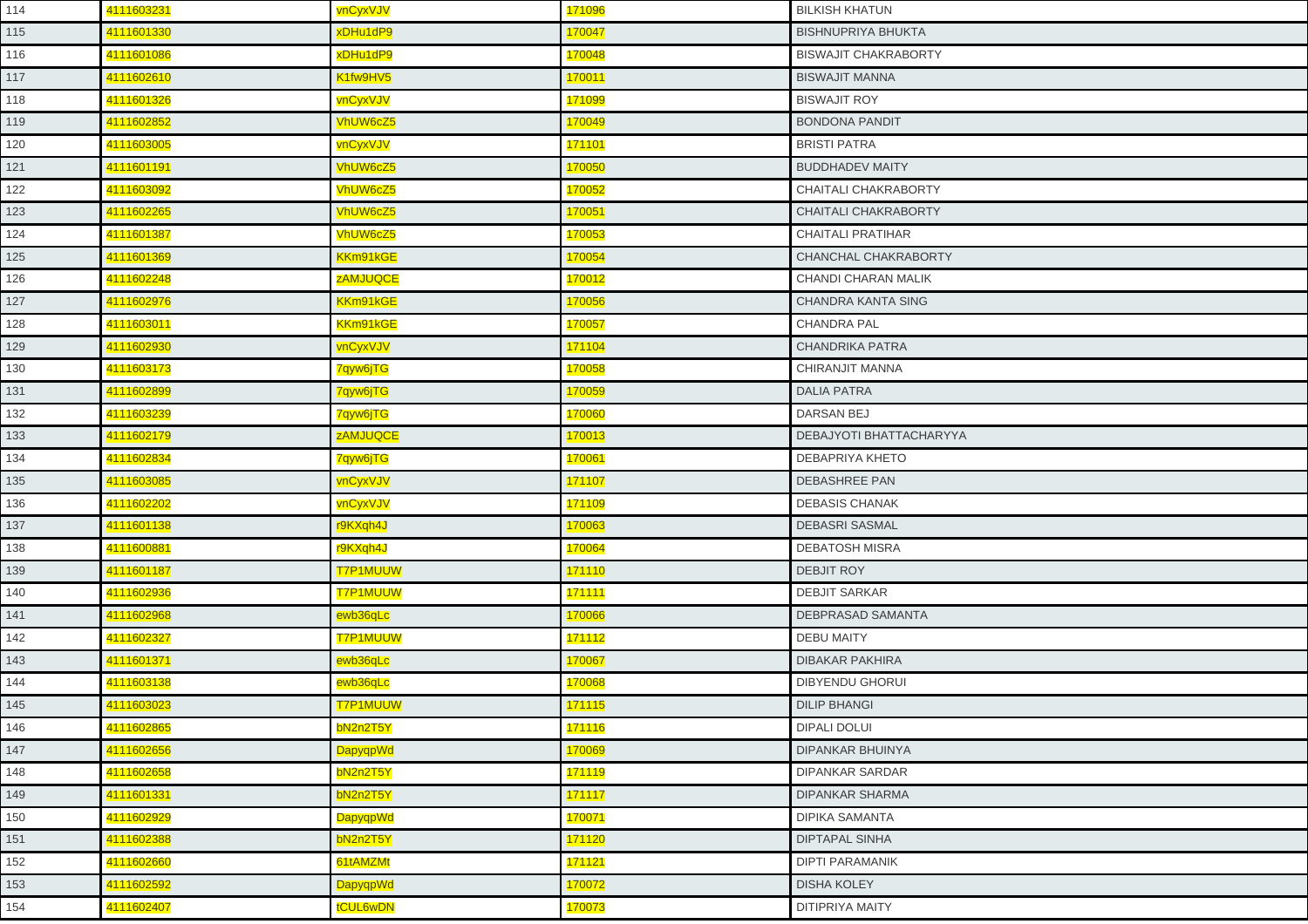| 155 | 4111602727 | 61tAMZMt | 171122 | <b>DOLAN HAIT</b>          |
|-----|------------|----------|--------|----------------------------|
| 156 | 4111600971 | 61tAMZMt | 171123 | <b>FARHIN SULTANA</b>      |
| 157 | 4111602858 | tCUL6wDN | 170075 | <b>FARJINA KHATUN</b>      |
| 158 | 4111602800 | 61tAMZMt | 171124 | FATEMA KHATUN              |
| 159 | 4111601391 | qTE32YXv | 171125 | FATHAMA KHATUN             |
| 160 | 4111602470 | tCUL6wDN | 170076 | <b>FIRDOUSI BEGAM</b>      |
| 161 | 4111602721 | qTE32YXv | 171127 | <b>FIROJA KHATUN</b>       |
| 162 | 4111601182 | qTE32YXv | 171129 | <b>GANESH DOLUI</b>        |
| 163 | 4111603003 | qTE32YXv | 171130 | <b>GANESH KARAK</b>        |
| 164 | 4111603006 | NzSqaX9w | 171131 | <b>GARGI MAITY</b>         |
| 165 | 4111603026 | Rg71pvQQ | 170078 | <b>GOLAP SANTRA</b>        |
| 166 | 4111600998 | NzSqaX9w | 171135 | <b>GOURANGA PAUL</b>       |
| 167 | 4111601101 | Rg71pvQQ | 170079 | <b>GOURI SARKAR</b>        |
| 168 | 4111603008 | 62dADu1S | 170080 | <b>HALIMA KHATUN</b>       |
| 169 | 4111602949 | NzSqaX9w | 171138 | <b>HAMIDA KHATUN</b>       |
| 170 | 4111602984 | 62dADu1S | 170081 | <b>HASINA KHATUN</b>       |
| 171 | 4111602274 | 4pKNpAHm | 170083 | <b>HENA PARVEEN</b>        |
| 172 | 4111602473 | 4pKNpAHm | 170084 | HOSNARA KHATUN             |
| 173 | 4111602546 | NzSqaX9w | 171142 | <b>HOSNARA KHATUN</b>      |
| 174 | 4111602836 | NzSqaX9w | 171143 | <b>HOSNARA KHATUN</b>      |
| 175 | 4111601441 | XeY59NNG | 170016 | <b>IJAZ AHMED MULLICK</b>  |
| 176 | 4111602926 | 4pKNpAHm | 170085 | <b>INDRAJIT PRATIHAR</b>   |
| 177 | 4111602754 | 4pKNpAHm | 170086 | <b>INDRANI CHAKRABORTY</b> |
| 178 | 4111601357 | f13yhMZJ | 170017 | <b>IPSITA MAITY</b>        |
| 179 | 4111602360 | 4pKNpAHm | 170088 | <b>ISHITA PAL</b>          |
| 180 | 4111602752 | CZhC15R5 | 171146 | <b>ISMOTARA KHATUN</b>     |
| 181 | 4111601455 | NzSqaX9w | 171145 | <b>ISMOTARA KHATUNH</b>    |
| 182 | 4111600967 | CZhC15R5 | 171147 | <b>IYASMIN KHATUN</b>      |
| 183 | 4111603216 | CZhC15R5 | 171148 | <b>JADAB KUNDU</b>         |
| 184 | 4111601425 | CZhC15R5 | 171150 | <b>JAYA CHAKRABORTY</b>    |
| 185 | 4111602743 | 1Fv5a427 | 171151 | <b>JAYANTA HAZRA</b>       |
| 186 | 4111602961 | 1Fv5a427 | 171152 | <b>JESMEEN JULEKHA</b>     |
| 187 | 4111602795 | n8XaDzTn | 170089 | <b>JHARNA MAITY</b>        |
| 188 | 4111602749 | 1Fv5a427 | 171155 | <b>JHUMA KHATUN</b>        |
| 189 | 4111601402 | n8XaDzTn | 170091 | <b>JOSMINARA KHATUN</b>    |
| 190 | 4111603105 | 1Fv5a427 | 171159 | JULEKHA KHATUN             |
| 191 | 4111602302 | 1Fv5a427 | 171161 | <b>JYOTIRMOY SAMANTA</b>   |
| 192 | 4111602768 | Q62c15JB | 171162 | <b>KABITA GHORUI</b>       |
| 193 | 4111602561 | n8XaDzTn | 170092 | KAJI SUHANA SULTANA        |
| 194 | 4111602186 | LP9CSy4q | 170093 | KALICHARAN DHAL            |
| 195 | 4111602689 | LP9CSy4q | 170094 | <b>KAMALA KANTA PAL</b>    |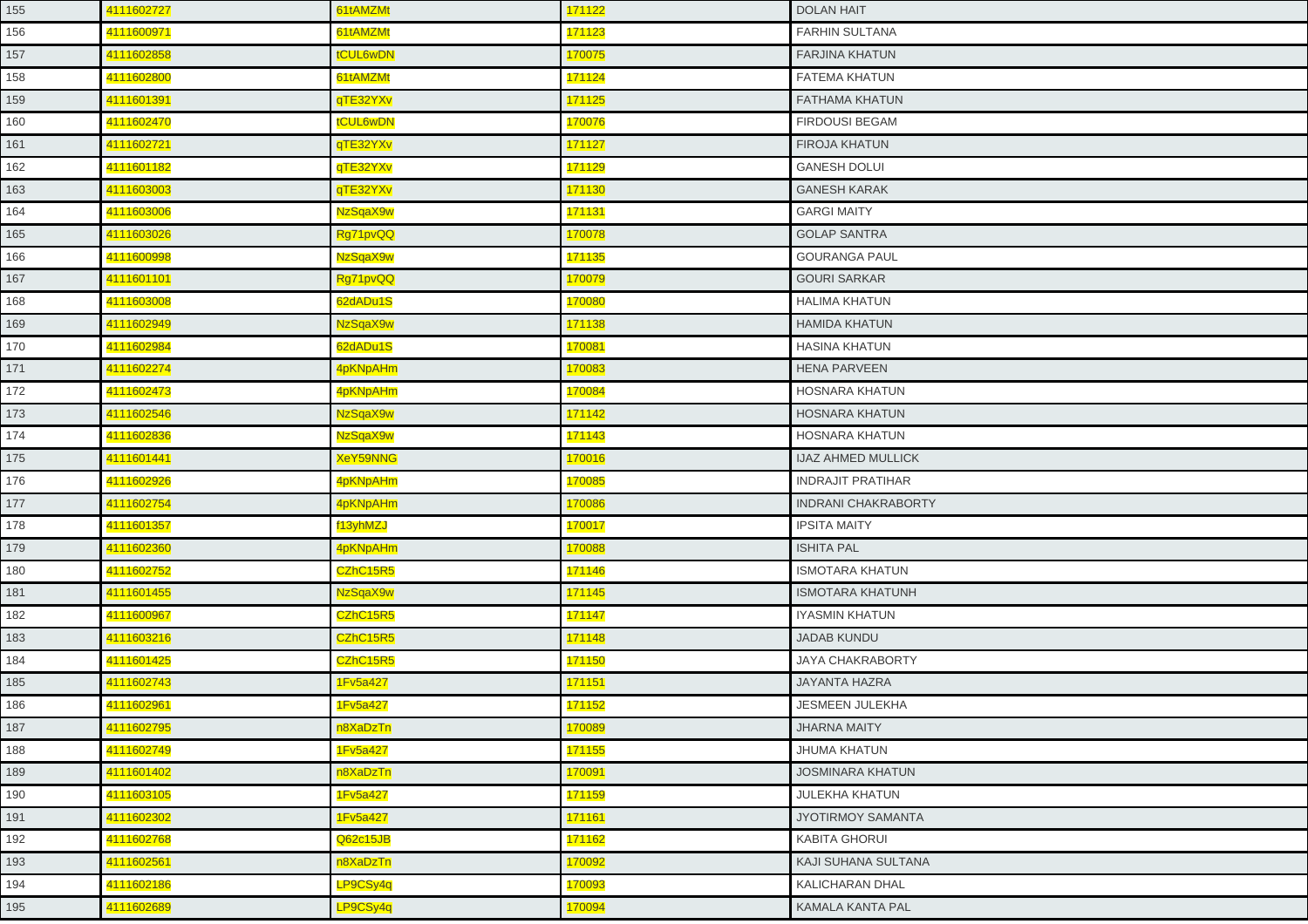| 196 | 4111602715 | Q62c15JB        | 171165        | KAMNUR NAHAR KHATUN        |
|-----|------------|-----------------|---------------|----------------------------|
| 197 | 4111602289 | LP9CSy4q        | 170095        | <b>KARTICK ADHIKARI</b>    |
| 198 | 4111602948 | LP9CSy4q        | 170096        | <b>KARTICK PANDIT</b>      |
| 199 | 4111602974 | 5mCL8UFc        | 170018        | <b>KATHAMALA GAYEN</b>     |
| 200 | 4111602192 | t6P7hTSd        | 170020        | <b>KAUSICK SAHA</b>        |
| 201 | 4111602618 | 1nruUCRy        | 170005        | <b>KAUSIK HAIT</b>         |
| 202 | 4111602702 | <b>A6AQCFLY</b> | 170098        | <b>KAUSIK PAL</b>          |
| 203 | 4111603221 | Q62c15JB        | 171166        | <b>KAUSIK SADHUKHAN</b>    |
| 204 | 4111603226 | <b>A6AQCFLY</b> | 170099        | KAUSTAB MANNA              |
| 205 | 4111600729 | dK6CVpTv        | 171006        | <b>KAZI FAIJUL MOSTAFA</b> |
| 206 | 4111601163 | <b>A6AQCFLY</b> | 170100        | KAZI MAMUN HUMAYED         |
| 207 | 4111602959 | Q62c15JB        | 171169        | KAZI RAMIZ RAJA            |
| 208 | 4111602649 | <b>A6AQCFLY</b> | 170101        | <b>KAZI YASIN</b>          |
| 209 | 4111602817 | 1M1Ea9UD        | 171171        | <b>KEYA ADHIKARY</b>       |
| 210 | 4111602464 | <b>A6AQCFLY</b> | 170102        | <b>KEYA BERA</b>           |
| 211 | 4111602914 | <b>A6AQCFLY</b> | 170103        | <b>KEYA CHHAWLEY</b>       |
| 212 | 4111601378 | 1M1Ea9UD        | 171173        | <b>KEYA GHOSH</b>          |
| 213 | 4111603162 | 5mCL8UFc        | 170019        | <b>KEYA MAITY</b>          |
| 214 | 4111601373 | <b>YVNcSEX1</b> | 170105        | <b>KEYA MULA</b>           |
| 215 | 4111601453 | 1M1Ea9UD        | 171174        | <b>KHALEDA KHATUN</b>      |
| 216 | 4111602958 | 1M1Ea9UD        | 171175        | <b>KHALIDA PARVIN</b>      |
| 217 | 4111602271 | 1M1Ea9UD        | 171176        | <b>KHUKUMONI MAITY</b>     |
| 218 | 4111601466 | YVNcSEX1        | 170106        | KOUSHIK CHOWDHURY          |
| 219 | 4111601109 | <b>YVNcSEX1</b> | 170107        | <b>KOUSHIK MONDAL</b>      |
| 220 | 4111602314 | wsk7q86E        | 171178        | KOUSHIK PATRA              |
| 221 | 4111602297 | wsk7q86E        | 171179        | <b>KOUSHIK ROY</b>         |
| 222 | 4111603229 | wsk7q86E        | 171180        | KOUSHIK SANDHUKHAN         |
| 223 | 4111602441 | wsk7q86E        | 171181        | <b>KOUSIK DOLUI</b>        |
| 224 | 4111602849 | <b>YVNcSEX1</b> | 170108        | KOYEL GHOSH                |
| 225 | 4111602729 | mSSe6aN1        | 171184        | <b>KRISHNA GHORUI</b>      |
| 226 | 4111602196 | mSSe6aN1        | 171186        | <b>KRISHNENDU GHOSH</b>    |
| 227 | 4111602403 | mSSe6aN1        | <u>171187</u> | <b>KRISHNENDU MAJI</b>     |
| 228 | 4111600793 | mSSe6aN1        | 171188        | KULSUMA KHATUN             |
| 229 | 4111602693 | Jy4Gq6Ya        | 171189        | <b>KUNAL GHOSH</b>         |
| 230 | 4111600879 | Jy4Gq6Ya        | 171190        | <b>KUNAL ISAR</b>          |
| 231 | 4111601492 | Jy4Gq6Ya        | 171191        | <b>KUNAL PANDIT</b>        |
| 232 | 4111602741 | Jy4Gq6Ya        | 171192        | <b>KUNTAL BERA</b>         |
| 233 | 4111602733 | dK6CVpTv        | 171007        | <b>KUNTAL GHANTI</b>       |
| 234 | 4111602519 | t6P7hTSd        | 170022        | KUNTAL KARMAKAR            |
| 235 | 4111602336 | <b>YVNcSEX1</b> | 170109        | KUNTALIKA DENRE            |
| 236 | 4111601399 | Jy4Gq6Ya        | 171193        | KUSUMIKA MAN               |
|     |            |                 |               |                            |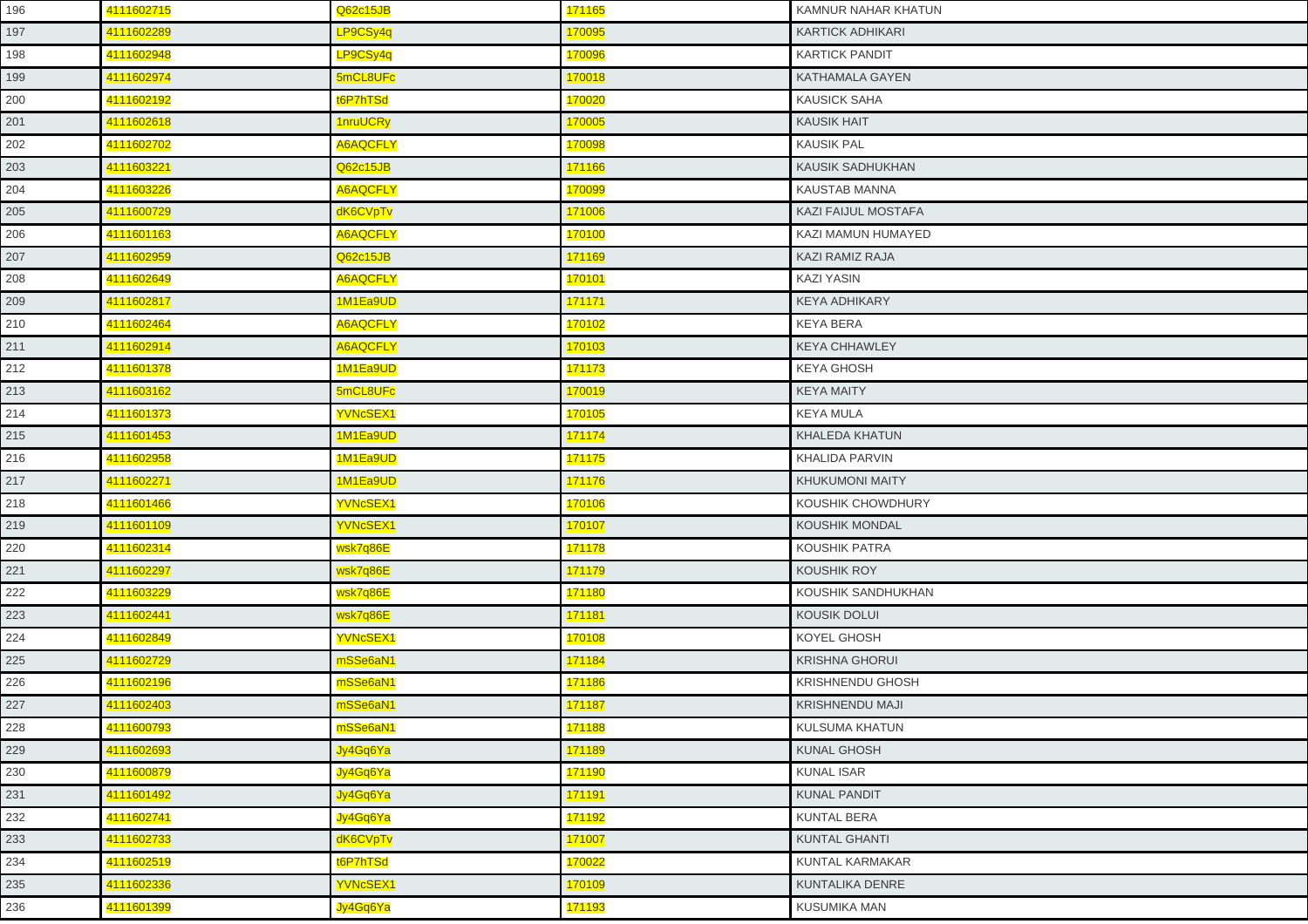| 237 | 4111600069 | qvWRFsUq        | 160122        | KUTUBUDDIN KHAN           |
|-----|------------|-----------------|---------------|---------------------------|
| 238 | 4111601520 | RM2zyS3f        | 170023        | <b>LABANI GHOSH</b>       |
| 239 | 4111603016 | 7ca8E79c        | 171194        | <b>LABANI KAYAL</b>       |
| 240 | 4111602636 | 7ca8E79c        | 171196        | <b>LAMIA FIRDAUS</b>      |
| 241 | 4111602887 | 6Dn2Vg1Y        | 170426        | <b>LINA SAMANTA</b>       |
| 242 | 4111602555 | <b>YVNcSEX1</b> | 170111        | LIPIKA DAS                |
| 243 | 4111602891 | 7ca8E79c        | 171200        | <b>LIPIKA PAL</b>         |
| 244 | 4111602770 | <b>WEHgqeRM</b> | 171201        | <b>LIPIKA PATRA</b>       |
| 245 | 4111602582 | <b>NfdrCLEv</b> | 170112        | <b>LISHA GHOSH</b>        |
| 246 | 4111602326 | <b>WEHgqeRM</b> | 171202        | LOVELY KHATUN             |
| 247 | 4111603181 | <b>WEHgqeRM</b> | 171204        | MADHUCHHANDA DOLUI        |
| 248 | 4111603227 | <b>NfdrCLEv</b> | 170113        | <b>MADHUMITA BAG</b>      |
| 249 | 4111601462 | <b>WEHgqeRM</b> | 171205        | <b>MADHUMITA DHANK</b>    |
| 250 | 4111603149 | ejUJEd2N        | 171208        | MADHUMITA KUNDU           |
| 251 | 4111600815 | ejUJEd2N        | 171212        | <b>MADHUSUDHAN MONDAL</b> |
| 252 | 4111601157 | ejUJEd2N        | <b>171214</b> | <b>MAITRY HAZRA</b>       |
| 253 | 4111603157 | Cqc45n4w        | 171008        | <b>MAITRYEE ROY</b>       |
| 254 | 4111602761 | <b>NfdrCLEv</b> | 170115        | <b>MALLIKA MAITY</b>      |
| 255 | 4111602348 | <b>NfdrCLEv</b> | 170116        | <b>MALLIKA SAMANTA</b>    |
| 256 | 4111602909 | ejUJEd2N        | 171215        | <b>MAMANI BARIK</b>       |
| 257 | 4111603208 | 9LmWqmJg        | 171217        | <b>MAMATA DOLUI</b>       |
| 258 | 4111602756 | <b>NfdrCLEv</b> | 170117        | <b>MAMONI KHANRA</b>      |
| 259 | 4111602708 | 9LmWqmJg        | 171219        | <b>MAMONI KHATUN</b>      |
| 260 | 4111602767 | ejUJEd2N        | 171216        | <b>MAMONI META</b>        |
| 261 | 4111602641 | <b>NfdrCLEv</b> | 170118        | <b>MAMPI BERA</b>         |
| 262 | 4111602829 | 9LmWqmJg        | 171221        | <b>MAMPI DAS</b>          |
| 263 | 4111602629 | 9LmWqmJg        | 171222        | <b>MAMPI SANTRA</b>       |
| 264 | 4111602565 | tryjDkVj        | 171223        | <b>MAMTAJ KHATUN</b>      |
| 265 | 4111602572 | 31rSSKQw        | 170119        | <b>MAMTAJ KHATUN</b>      |
| 266 | 4111600880 | V4U6FqHt        | 171003        | <b>MANAS DAS</b>          |
| 267 | 4111601427 | tryjDkVj        | 171226        | <b>MANGALA MAITY</b>      |
| 268 | 4111603102 | 31rSSKQw        | 170120        | MANIKA RANA               |
| 269 | 4111602815 | 31rSSKQw        | 170121        | MANIMALA DOLUI            |
| 270 | 4111601381 | 4bpmTqYW        | 171255        | <b>MANIRA KHATUN</b>      |
| 271 | 4111602904 | tryjDkVj        | 171229        | <b>MANISHA MAJI</b>       |
| 272 | 4111602484 | 31rSSKQw        | 170122        | MANJU DOLUI               |
| 273 | 4111603038 | 31rSSKQw        | 170123        | <b>MANJUSHA KHATUN</b>    |
| 274 | 4111602396 | j79tSRH7        | 170135        | <b>MANOJIT MANNA</b>      |
| 275 | 4111602351 | tryjDkVj        | 171232        | <b>MANSA JANA</b>         |
| 276 | 4111603144 | tryjDkVj        | 171234        | <b>MANTU MAJI</b>         |
| 277 | 4111602806 | R5KLTh6m        | 171236        | <b>MARJAN KHATUN</b>      |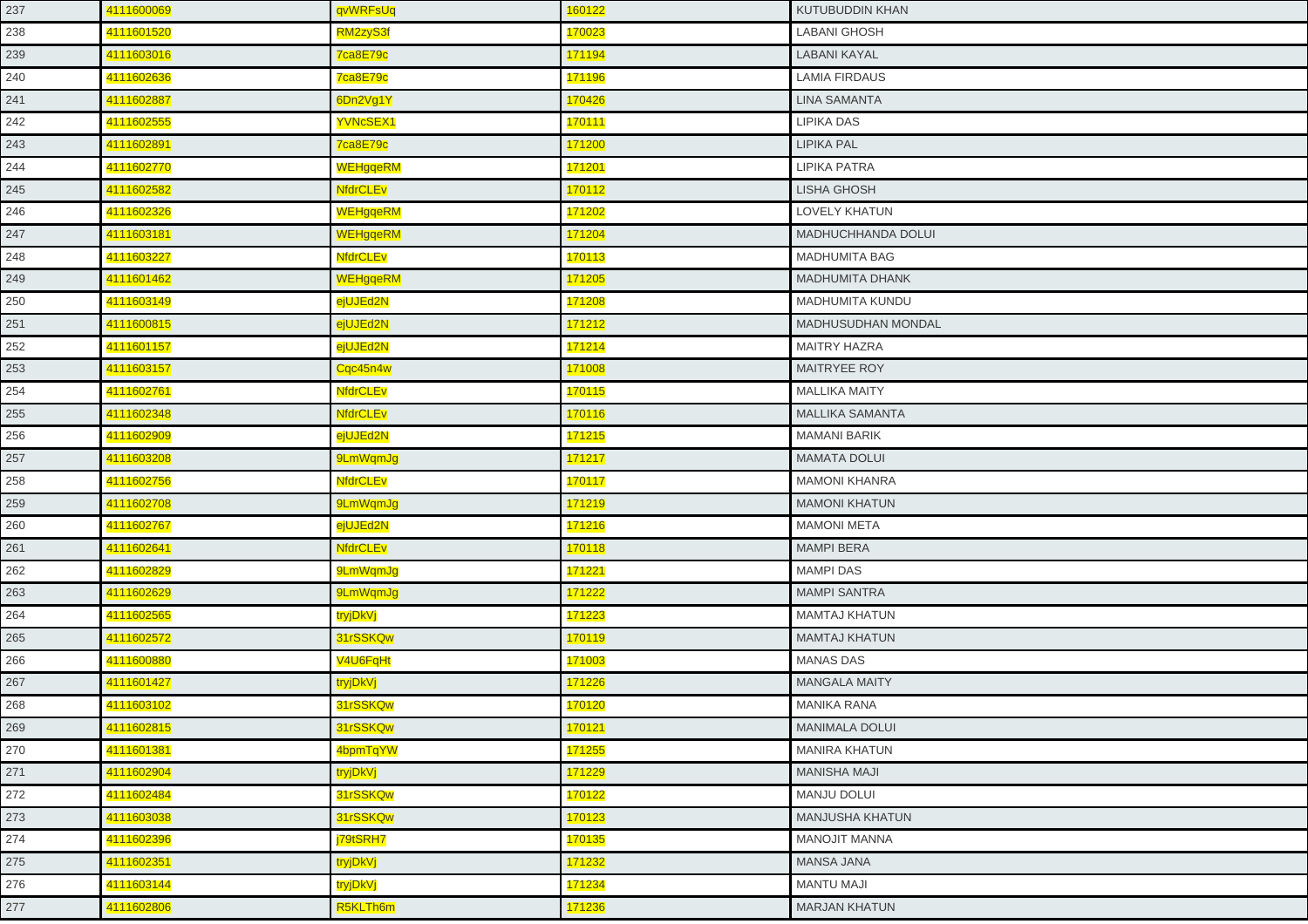| 278 | 4111602562 | 31rSSKQw        | 170124 | MAYNA KHATUN                  |
|-----|------------|-----------------|--------|-------------------------------|
| 279 | 4111601313 | R5KLTh6m        | 171237 | <b>MD MORE SELIM</b>          |
| 280 | 4111603064 | Cqc45n4w        | 171009 | <b>MD RAHUL HAQUE MALLICK</b> |
| 281 | 4111602552 | vGDe7J1y        | 170125 | <b>MEHERIN PARVIN</b>         |
| 282 | 4111603044 | vGDe7J1y        | 170126 | MEHERUNNESHA KHATUN           |
| 283 | 4111602960 | R5KLTh6m        | 171238 | <b>MILAN HAZRA</b>            |
| 284 | 4111602862 | vGDe7J1y        | 170127 | <b>MILIMA KHATUN</b>          |
| 285 | 4111602939 | R5KLTh6m        | 171240 | MIR MAHAMMAD AKIB JABED       |
| 286 | 4111602288 | vGDe7J1y        | 170129 | <b>MIRA SAMANTA</b>           |
| 287 | 4111600653 | R5KLTh6m        | 171241 | MIRJA RIAJUL HAQUE            |
| 288 | 4111602283 | V4U6FqHt        | 171004 | MIRZA INTAJUL HAQUE           |
| 289 | 4111600934 | V4U6FqHt        | 171005 | MIRZA JAHIR UDDIN             |
| 290 | 4111602284 | dK6CVpTv        | 171006 | MIRZA SAIDUL ISLAM            |
| 291 | 4111602634 | <b>FxbYDrNV</b> | 171243 | <b>MITA KARAK</b>             |
| 292 | 4111602856 | <b>FxbYDrNV</b> | 171244 | <b>MITALI BERA</b>            |
| 293 | 4111602633 | vGDe7J1y        | 170130 | <b>MITHU RONG</b>             |
| 294 | 4111602373 | F7tNhYKQ        | 170025 | MITRA CHAKROBORTY             |
| 295 | 4111600320 | <b>FxbYDrNV</b> | 171245 | <b>MOHAR LAL MALLIK</b>       |
| 296 | 4111602875 | <b>FxbYDrNV</b> | 171250 | <b>MOLLA SAMIM INTAJ</b>      |
| 297 | 4111601143 | 4bpmTqYW        | 171251 | <b>MOMENA KHATUN</b>          |
| 298 | 4111601026 | nWAN7p5Y        | 171260 | <b>MOMJURA KHATUN</b>         |
| 299 | 4111601025 | 4bpmTqYW        | 171253 | MONIKA KHANRA                 |
| 300 | 4111602279 | j79tSRH7        | 170132 | <b>MONIKA POREL</b>           |
| 301 | 4111602259 | j79tSRH7        | 170133 | <b>MONIMALA DOLUI</b>         |
| 302 | 4111602855 | 4bpmTqYW        | 171257 | <b>MONIRA KHATUN</b>          |
| 303 | 4111602890 | nWAN7p5Y        | 171258 | <b>MONISHA DOLUI</b>          |
| 304 | 4111601325 | j79tSRH7        | 170134 | <b>MONISHA PAL</b>            |
| 305 | 4111603049 | nWAN7p5Y        | 171259 | <b>MONISHA PATRA</b>          |
| 306 | 4111602369 | F7tNhYKQ        | 170026 | <b>MOULI KUNDU</b>            |
| 307 | 4111602339 | nWAN7p5Y        | 171264 | <b>MOUMI KAR</b>              |
| 308 | 4111601407 | j79tSRH7        | 170137 | MOUMITA BHAR                  |
| 309 | 4111603100 | j79tSRH7        | 170138 | <b>MOUMITA DAS</b>            |
| 310 | 4111603160 | GNfU6QU9        | 170139 | <b>MOUMITA DAS</b>            |
| 311 | 4111602500 | bh71SwSt        | 171265 | <b>MOUMITA DAS</b>            |
| 312 | 4111603061 | GNfU6QU9        | 170140 | <b>MOUMITA DOLUI</b>          |
| 313 | 4111602343 | GNfU6QU9        | 170142 | <b>MOUMITA GHOSH</b>          |
| 314 | 4111602917 | GNfU6QU9        | 170141 | <b>MOUMITA GHOSH</b>          |
| 315 | 4111601408 | GNfU6QU9        | 170143 | <b>MOUMITA MAJI</b>           |
| 316 | 4111602910 | 5tuffP55        | 170144 | <b>MOUMITA MONDAL</b>         |
| 317 | 4111602378 | bh71SwSt        | 171266 | <b>MOUMITA NANDI</b>          |
| 318 | 4111601150 | 5tuffP55        | 170145 | MOUMITA PARIAL                |
|     |            |                 |        |                               |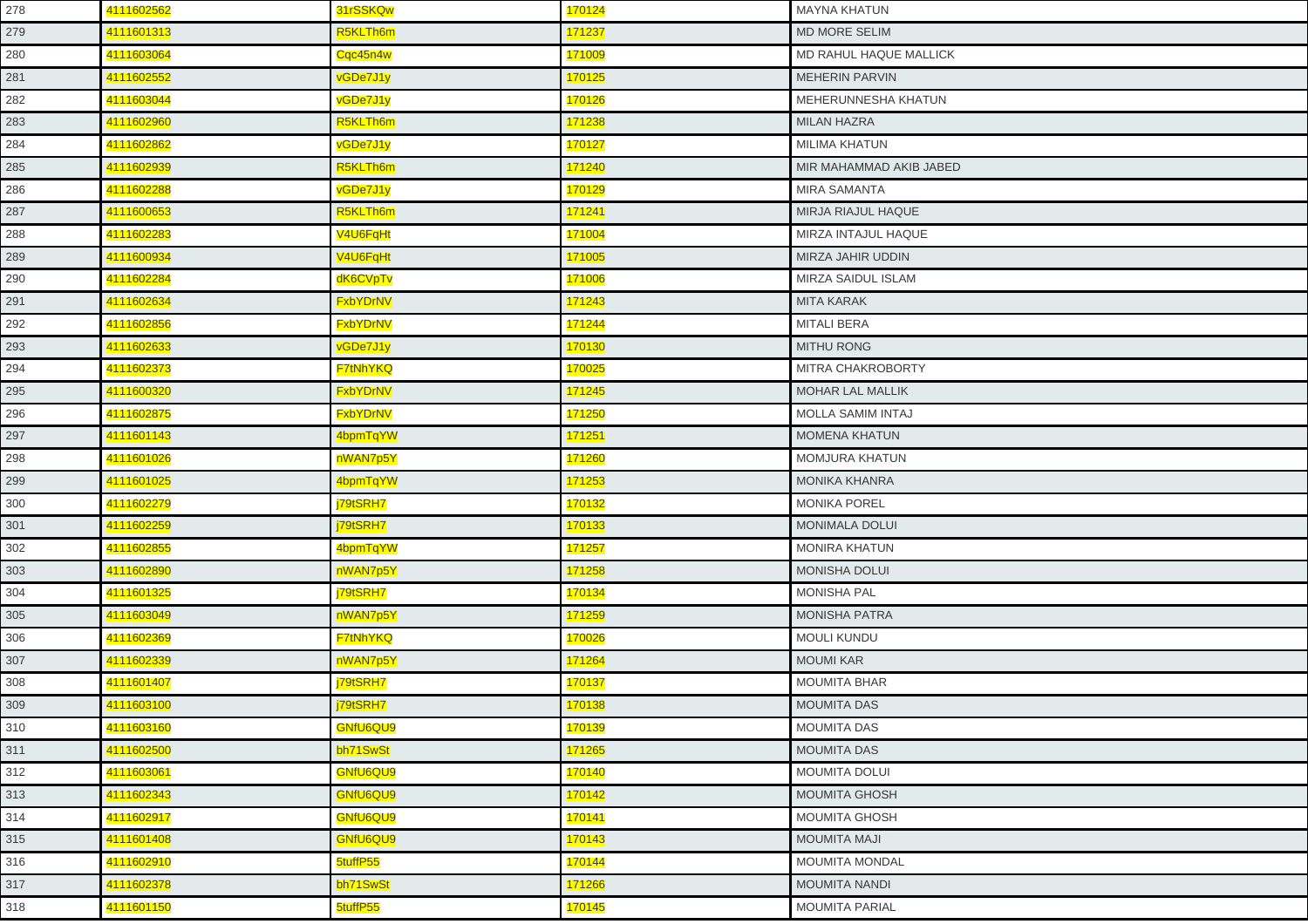| 319 | 4111603013 | 5tuffP55        | 170146         | <b>MOUMITA RANA</b>         |
|-----|------------|-----------------|----------------|-----------------------------|
| 320 | 4111601324 | 5tuffP55        | 170147         | MOUPRIYA SAMANTA            |
| 321 | 4111602521 | bh71SwSt        | 171268         | MOUSUMI ADHIKARY            |
| 322 | 4111602640 | bh71SwSt        | 171269         | MOUSUMI DEY                 |
| 323 | 4111602764 | A3dp7u3v        | 171270         | <b>MOUSUMI JANA</b>         |
| 324 | 4111602663 | 4TE6xXVS        | 170027         | MOUSUMI KHETO               |
| 325 | 4111602514 | A3dp7u3v        | 171272         | <b>MOUSUMI MAITY</b>        |
| 326 | 4111602215 | A3dp7u3v        | 171273         | <b>MOUSUMI MALICK</b>       |
| 327 | 4111602781 | A3dp7u3v        | 171274         | <b>MOUSUMI MALIK</b>        |
| 328 | 4111602841 | 5tuffP55        | 170148         | <b>MOUSUMI MALIK</b>        |
| 329 | 4111602821 | qqLBSBK4        | 171275         | <b>MOUSUMI PARAMANIK</b>    |
| 330 | 4111602986 | 5tuffP55        | 170149         | MOUSUMI SAMANTA             |
| 331 | 4111601131 | <b>N9X37AV5</b> | 171276         | <b>MOUSUMI SANTRA</b>       |
| 332 | 4111602662 | <b>N9X37AV5</b> | 171277         | MOUSUMI SARDAR              |
| 333 | 4111602427 | 7ZD962Ea        | 170150         | <b>MOUSUMI SARDAR</b>       |
| 334 | 4111603213 | rFQxe1Qc        | 170151         | <b>MOUSUMI SINGHAROY</b>    |
| 335 | 4111602241 | rFQxe1Qc        | 170152         | <b>MOUTUSI MANNA</b>        |
| 336 | 4111601533 | rFQxe1Qc        | 170153         | <b>MRIGANKA MAJI</b>        |
| 337 | 4111602574 | nWAN7p5Y        | 171263         | <b>MST ALEYA KHATUN</b>     |
| 338 | 4111602952 | <b>N9X37AV5</b> | 171278         | <b>MST RABIA KHATUN</b>     |
| 339 | 4111601022 | <b>N9X37AV5</b> | 171279         | MST ZAITUNNESHA KHATUN      |
| 340 | 4111601482 | Pk2YvZ2d        | 170154         | <b>MUNMUN MANNA</b>         |
| 341 | 4111602413 | <b>N9X37AV5</b> | 171280         | MUNSHI AJIJUL ALI           |
| 342 | 4111602793 | Pk2YvZ2d        | 170155         | MUNSHI ARBAJ HAQUE          |
| 343 | 4111602467 | 5Q9rgz67        | 171281         | MUNSHI MD SAHIMUDDIN        |
| 344 | 4111602611 | Td3nh5Cm        | 170028         | <b>MUNSHI NARGIS KHATUN</b> |
| 345 | 4111602436 | 5Q9rgz67        | 171282         | MUNSHI ZAHIRUDDIN           |
| 346 | 4111602434 | 5Q9rgz67        | 171283         | MURSALIN ZAMADER            |
| 347 | 4111602455 | Pk2YvZ2d        | 170156         | <b>NABANITA BASU</b>        |
| 348 | 4111602590 | Pk2YvZ2d        | 170157         | NABANITA KOLEY              |
| 349 | 4111602408 | Pk2YvZ2d        | 170158         | NABANITA MAITY              |
| 350 | 4111601158 | 5Q9rgz67        | <u> 171284</u> | NABANITA MANNA              |
| 351 | 4111602832 | 5Q9rgz67        | 171286         | <b>NAHIMA KHATUN</b>        |
| 352 | 4111601438 | 5Q9rgz67        | 171287         | <b>NAIMA KHATUN</b>         |
| 353 | 4111602991 | ZaBD7GNB        | 171289         | NAJIRA KHATUN               |
| 354 | 4111602739 | ZaBD7GNB        | 171290         | NARAN GHANTA                |
| 355 | 4111601118 | Pk2YvZ2d        | 170159         | <b>NASERA KHATUN</b>        |
| 356 | 4111602714 | ZaBD7GNB        | 171292         | <b>NASIMA PARVIN</b>        |
| 357 | 4111602329 | DMu3e6JN        | 170160         | NASIRUDDIN SHA              |
| 358 | 4111600138 | ZaBD7GNB        | 171293         | <b>NASRIN AKTAR</b>         |
| 359 | 4111601428 | DMu3e6JN        | 170161         | NASRIN KHATUN               |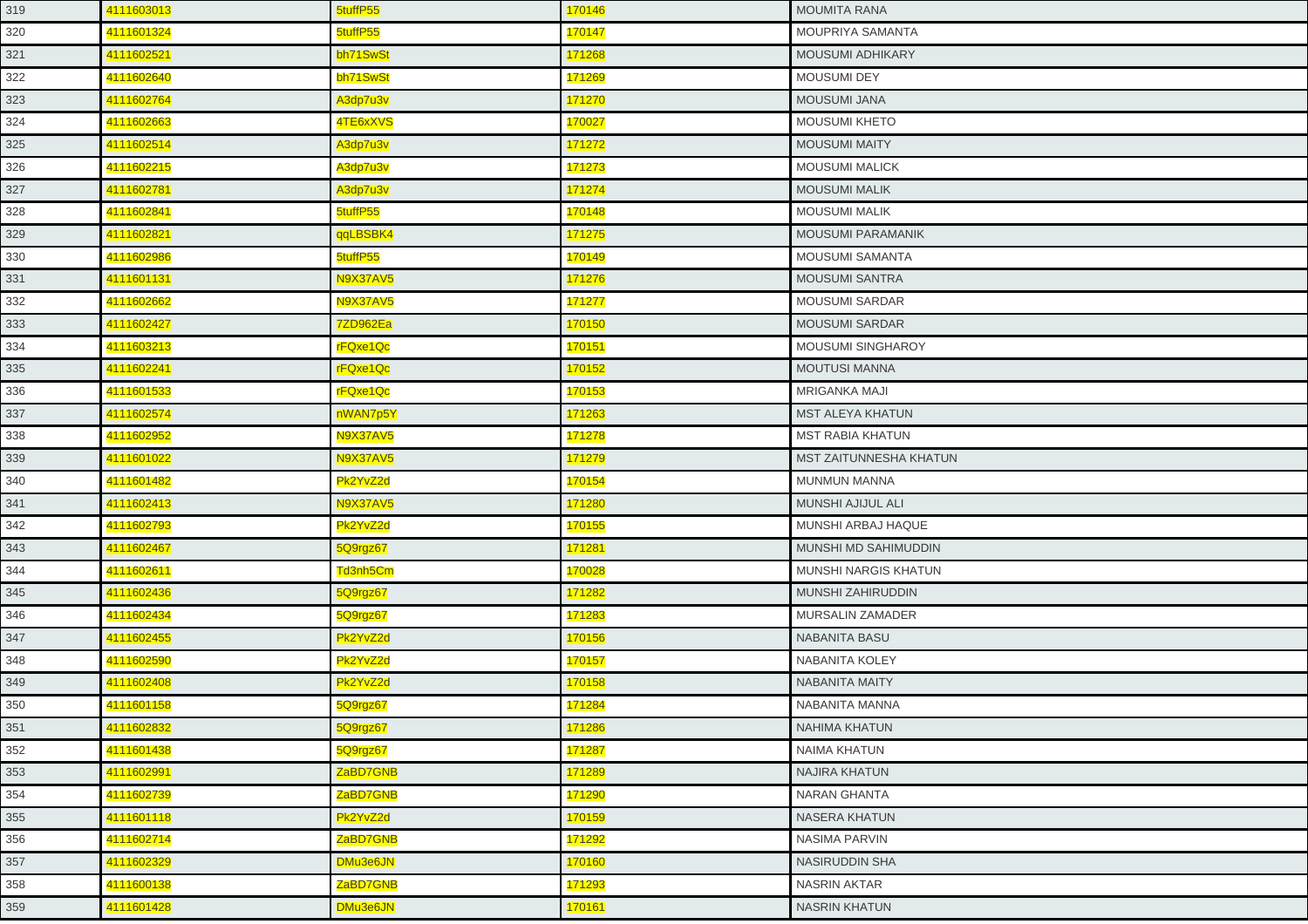| 360 | 4111601159 | ZaBD7GNB             | 171294 | <b>NASRIN PARVEN</b>   |
|-----|------------|----------------------|--------|------------------------|
| 361 | 4111602200 | hVN5fEZD             | 171295 | <b>NASRIN PARVIN</b>   |
| 362 | 4111602826 | DMu3e6JN             | 170162 | <b>NAYAN SAMUI</b>     |
| 363 | 4111602472 | DMu3e6JN             | 170163 | <b>NAZENIN KHATUN</b>  |
| 364 | 4111603118 | hVN5fEZD             | 171296 | NIBEDITA CHAKRABORTTY  |
| 365 | 4111602270 | DMu3e6JN             | 170164 | NIBEDITA DEBNATH       |
| 366 | 4111601517 | 2sFzv5UQ             | 170166 | <b>NIBEDITA POREL</b>  |
| 367 | 4111602831 | hVN5fEZD             | 171297 | <b>NICE PARVIN</b>     |
| 368 | 4111603205 | sQKbVuL5             | 171011 | NILANJANA MANNA        |
| 369 | 4111602706 | hVN5fEZD             | 171298 | NILANTIKA NANDI        |
| 370 | 4111602630 | 2sFzv5UQ             | 170167 | NILAY KUMAR SAMANTA    |
| 371 | 4111601323 | hVN5fEZD             | 171299 | NILUFA TARAFDAR        |
| 372 | 4111601117 | hVN5fEZD             | 171300 | <b>NILUFA YASMIN</b>   |
| 373 | 4111603019 | <b>GBZtwD5E</b>      | 171301 | <b>NISAN ROY</b>       |
| 374 | 4111603042 | <b>GBZtwD5E</b>      | 171302 | <b>NISITH PRAMANIK</b> |
| 375 | 4111601461 | <b>GBZtwD5E</b>      | 171303 | <b>NOURIN SULTANA</b>  |
| 376 | 4111600299 | w <sub>2sFfLS1</sub> | 171304 | <b>NUR YESMIN</b>      |
| 377 | 4111602746 | w <sub>2sFfLS1</sub> | 171306 | <b>NUREJA KHATUN</b>   |
| 378 | 4111603192 | 2sFzv5UQ             | 170168 | NURJAHAN BEGUM         |
| 379 | 4111602672 | 2sFzv5UQ             | 170169 | NURSATARA KHATUN       |
| 380 | 4111601456 | w <sub>2sFfLS1</sub> | 171307 | <b>NUSRIN PARVIN</b>   |
| 381 | 4111601141 | w <sub>2sFfLS1</sub> | 171308 | PABAN CHOYAN           |
| 382 | 4111602937 | w <sub>2sFfLS1</sub> | 171309 | PABITRA GHOSH          |
| 383 | 4111602404 | UHD7wK3a             | 171311 | <b>PALASH MONDAL</b>   |
| 384 | 4111602272 | 2sFzv5UQ             | 170170 | PALASH MONDAL          |
| 385 | 4111603235 | UHD7wK3a             | 171312 | PALLAB MAITY           |
| 386 | 4111602372 | Td3nh5Cm             | 170030 | PALLAB PARAMANIK       |
| 387 | 4111602975 | k3S1K45S             | 170171 | PALLABI KARAK          |
| 388 | 4111601409 | <b>x3S1K45S</b>      | 170173 | PALLABI SAMANTA        |
| 389 | 4111602402 | UHD7wK3a             | 171314 | PAMPA GHOSH            |
| 390 | 4111603139 | UHD7wK3a             | 171317 | PANCHANAN MANDAL       |
| 391 | 4111602324 | <b>J89efSKK</b>      | 171318 | PAPIYA ADHIKARI        |
| 392 | 4111602901 | k3S1K45S             | 170175 | PAPRI BERA             |
| 393 | 4111602498 | k3S1K45S             | 170176 | <b>PARAMA MAITY</b>    |
| 394 | 4111602526 | <b>J89efSKK</b>      | 171322 | PARAMITA GHOSH         |
| 395 | 4111603193 | bYhQx4Pn             | 170031 | <b>PARAMITA KARAK</b>  |
| 396 | 4111602603 | k3S1K45S             | 170177 | PARAMITA MAITY         |
| 397 | 4111603194 | bYhQx4Pn             | 170032 | PARAMITA MANNA         |
| 398 | 4111603182 | <b>x3S1K45S</b>      | 170179 | PARTHA DOLUI           |
| 399 | 4111602606 | x7CV9B3A             | 170007 | PARTHA MONDAL          |
| 400 | 4111603212 | 7PgHvQWM             | 171323 | PATAI DHARA            |
|     |            |                      |        |                        |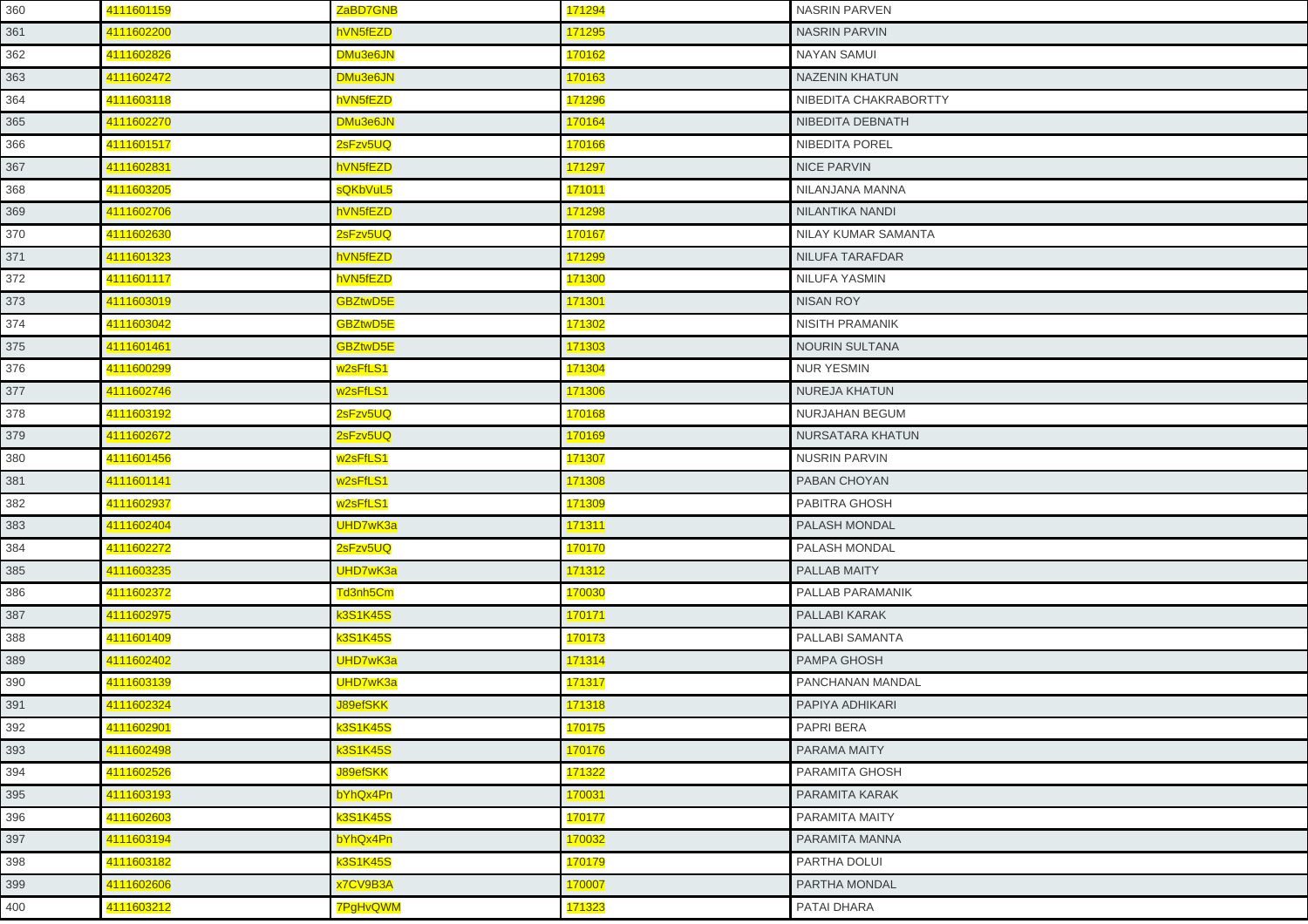| 4111600307 | 7PgHvQWM        | 171324 | PATIT PABAN MALIK      |
|------------|-----------------|--------|------------------------|
| 4111602881 | 7PgHvQWM        | 171325 | PAYEL ADHIKARI         |
| 4111602683 | 6yj1v3Mm        | 170180 | PAYEL DAS              |
| 4111602523 | <b>7PgHvQWM</b> | 171328 | PAYEL DHARA            |
| 4111601383 | <b>7PgHvQWM</b> | 171329 | PAYEL KOLEY            |
| 4111601140 | 6yj1v3Mm        | 170182 | PAYEL MANNA            |
| 4111603148 | <b>7PgHvQWM</b> | 171330 | <b>PAYEL MONDAL</b>    |
| 4111602581 | 6yj1v3Mm        | 170183 | PAYEL PRAMANIK         |
| 4111602580 | 6yj1v3Mm        | 170184 | <b>PAYEL SAMANTA</b>   |
| 4111603053 | ruu9KP7N        | 171331 | PAYEL SAMANTA          |
| 4111602728 | ruu9KP7N        | 171332 | PAYEL SAMANTA          |
| 4111602632 | ruu9KP7N        | 171334 | PINKI SANTRA           |
| 4111601379 | ruu9KP7N        | 171336 | <b>PIU SASMAL</b>      |
| 4111602701 | 6yj1v3Mm        | 170186 | <b>PIUE PAL</b>        |
| 4111602419 | ruu9KP7N        | 171337 | <b>PIULI PAL</b>       |
| 4111603076 | ruu9KP7N        | 171338 | PIYA GHOSH             |
| 4111601353 | 6yj1v3Mm        | 170187 | PIYA PAL               |
| 4111602538 | 6yj1v3Mm        | 170188 | <b>PIYALI DAS</b>      |
| 4111602466 | eUZgvWPh        | 171339 | PIYALI DWARI           |
| 4111602208 | eUZgvWPh        | 171341 | PIYALI MUKHERJEE       |
| 4111602381 | ycwBJ5Yn        | 170189 | <b>PIYALI SAMANTA</b>  |
| 4111602286 | ycwBJ5Yn        | 170190 | <b>PIYAS KOLEY</b>     |
| 4111601460 | eUZgvWPh        | 171342 | POULAMI MAITY          |
| 4111601102 | mu88UJK9        | 170008 | PRABHAS CHANDRA MAITY  |
| 4111602740 | eUZgvWPh        | 171343 | PRABIR DOLUI           |
| 4111603103 | <b>DA7KKVZj</b> | 171344 | <b>PRADIP GHORUI</b>   |
| 4111602303 | <b>DA7KKVZj</b> | 171346 | <b>PRADIP SANTRA</b>   |
| 4111603045 | <b>DA7KKVZj</b> | 171347 | PRAKASH DEY            |
| 4111603099 | ycwBJ5Yn        | 170191 | PRAKRITI KOTAL         |
| 4111602556 | zzj2Y7P4        | 171396 | PRASANNA CHAKRABORTY   |
| 4111602615 | /cwBJ5Yn        | 170193 | PRITAM ADHIKARY        |
| 4111602213 | bYhQx4Pn        | 170033 | PRITAM KHANRA          |
| 4111603147 | <b>DA7KKVZj</b> | 171349 | PRITI BHATTACHARYYA    |
| 4111602541 | ycwBJ5Yn        | 170194 | <b>PRITI MALLICK</b>   |
| 4111602569 | <b>DA7KKVZj</b> | 171350 | PRITIKA GHANTI         |
| 4111602528 | 2ej3YU5m        | 171351 | PRITIKA PAL            |
| 4111602797 | ycwBJ5Yn        | 170195 | <b>PRITILATA KOLEY</b> |
| 4111603220 | nE3PubEW        | 170196 | PRITILATA MAJI         |
| 4111602747 | Lj6aJaRY        | 170197 | PRITU KUNDU            |
| 4111602685 | 2ej3YU5m        | 171352 | PRIYA BERA             |
| 4111602424 | 2ej3YU5m        | 171354 | PRIYA DAS              |
|            |                 |        |                        |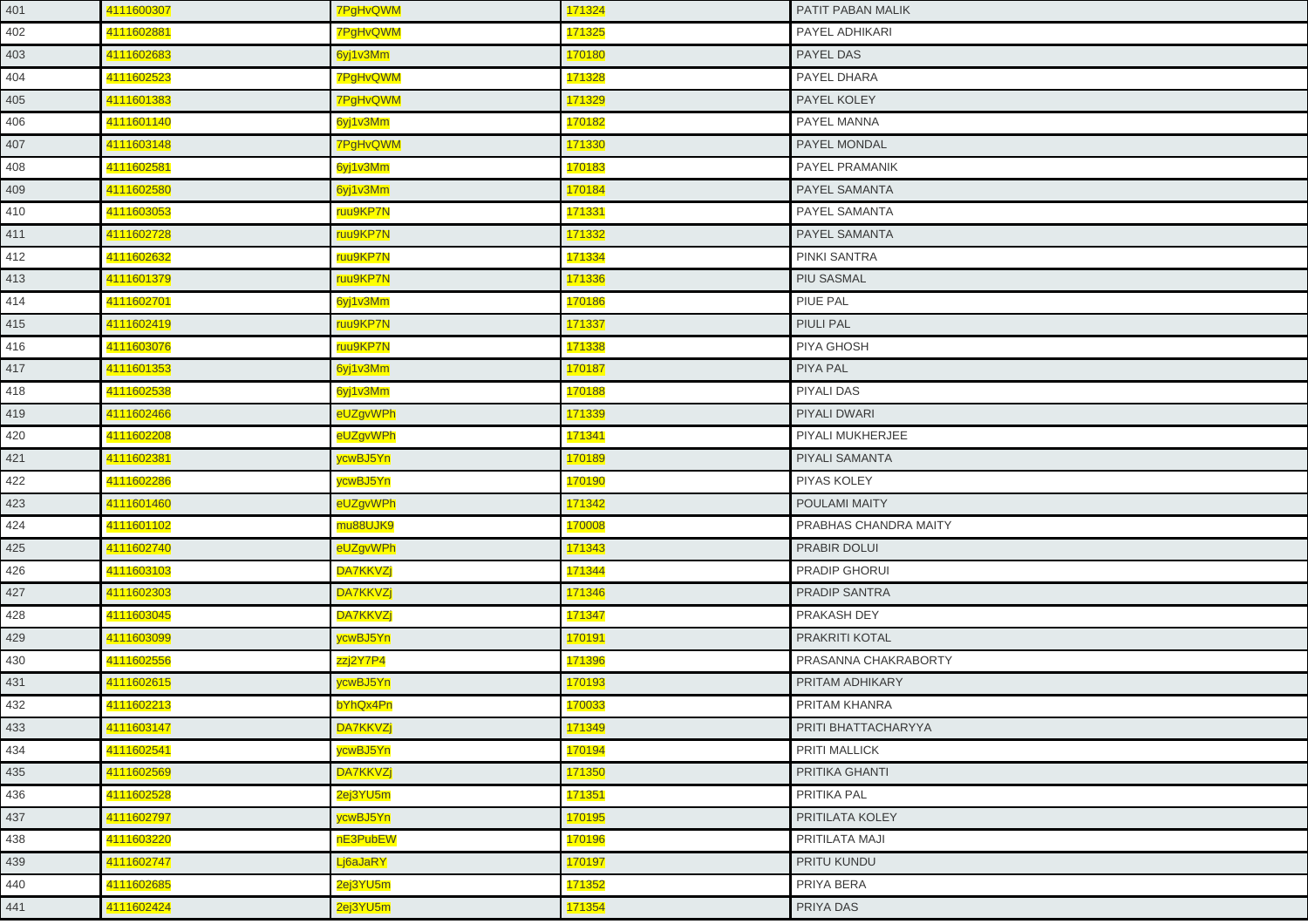| 442 | 4111602276 | Lj6aJaRY        | 170198 | PRIYA DE               |
|-----|------------|-----------------|--------|------------------------|
| 443 | 4111602479 | Lj6aJaRY        | 170200 | PRIYA KARMAKAR         |
| 444 | 4111602870 | Lj6aJaRY        | 170201 | PRIYA SADHUKHAN        |
| 445 | 4111602665 | AEvbM3Zq        | 170034 | PRIYA SAMANTA          |
| 446 | 4111602293 | 2ej3YU5m        | 171358 | PRIYA SASMAL           |
| 447 | 4111602557 | 2ej3YU5m        | 171359 | PRIYABRATA CHAKRABORTY |
| 448 | 4111603150 | 94mDY621        | 170202 | PRIYANKA ADHIKARI      |
| 449 | 4111603097 | 94mDY621        | 170203 | PRIYANKA BHOWMIK       |
| 450 | 4111601188 | RGQjK2SV        | 171360 | PRIYANKA BOXI          |
| 451 | 4111602839 | RGQjK2SV        | 171361 | PRIYANKA DOLUI         |
| 452 | 4111602981 | 94mDY621        | 170204 | PRIYANKA KHAN          |
| 453 | 4111602784 | RGQjK2SV        | 171363 | PRIYANKA MONDAL        |
| 454 | 4111602812 | <b>RGQjK2SV</b> | 171364 | PRIYANKA PAL           |
| 455 | 4111602730 | 6m3MYZ4W        | 171366 | PRIYANKA SAMANTA       |
| 456 | 4111602567 | RGQjK2SV        | 171365 | PRIYANKA SAMANTA       |
| 457 | 4111603230 | 94mDY621        | 170205 | PRIYOBRATA SARDAR      |
| 458 | 4111600886 | 6m3MYZ4W        | 171369 | PROLAY KUMAR JANA      |
| 459 | 4111602539 | 6m3MYZ4W        | 171370 | PROTIMA GHOSH          |
| 460 | 4111602594 | 6m3MYZ4W        | 171371 | PUJA CHOWDHURY         |
| 461 | 4111603236 | 94mDY621        | 170207 | <b>PUJA DAS</b>        |
| 462 | 4111602814 | 6m3MYZ4W        | 171372 | PUJA DOLUI             |
| 463 | 4111602722 | 94mDY621        | 170208 | PUJA DOLUI             |
| 464 | 4111603065 | 4MuZJ7Ls        | 171373 | PUJA GHOSH             |
| 465 | 4111603070 | 4MuZJ7Ls        | 171374 | PUJA JANA              |
| 466 | 4111603114 | 4MuZJ7Ls        | 171375 | PUJA JANA              |
| 467 | 4111603228 | YrTRJgJv        | 170209 | PUJA KHANRA            |
| 468 | 4111602492 | YrTRJgJv        | 170210 | PUJA MAITY             |
| 469 | 4111603017 | YrTRJgJv        | 170212 | PUJA PAL               |
| 470 | 4111602423 | 4MuZJ7Ls        | 171377 | <b>PUJA PANDIT</b>     |
| 471 | 4111602759 | YrTRJgJv        | 170213 | PUJA PATRA             |
| 472 | 4111601016 | ntFmY6Wt        | 171378 | PUJA RANI SANTRA       |
| 473 | 4111603214 | ntFmY6Wt        | 171379 | <b>PUJA SAMANTA</b>    |
| 474 | 4111603234 | YrTRJgJv        | 170215 | PUJA SAMANTA           |
| 475 | 4111602481 | YrTRJgJv        | 170216 | PUJA SUNDAR            |
| 476 | 4111602964 | f55cXfUw        | 170217 | PURNIMA MALIK          |
| 477 | 4111601439 | f55cXfUw        | 170218 | RABI GHOSH             |
| 478 | 4111602560 | ntFmY6Wt        | 171380 | RABIA KHATUN           |
| 479 | 4111600313 | f55cXfUw        | 170219 | <b>RABIN GHOSH</b>     |
| 480 | 4111601491 | f55cXfUw        | 170220 | RADHESHYAM KOTAL       |
| 481 | 4111602738 | ntFmY6Wt        | 171382 | <b>RAHUL GHANTA</b>    |
| 482 | 4111603218 | ntFmY6Wt        | 171383 | RAHUL PATRA            |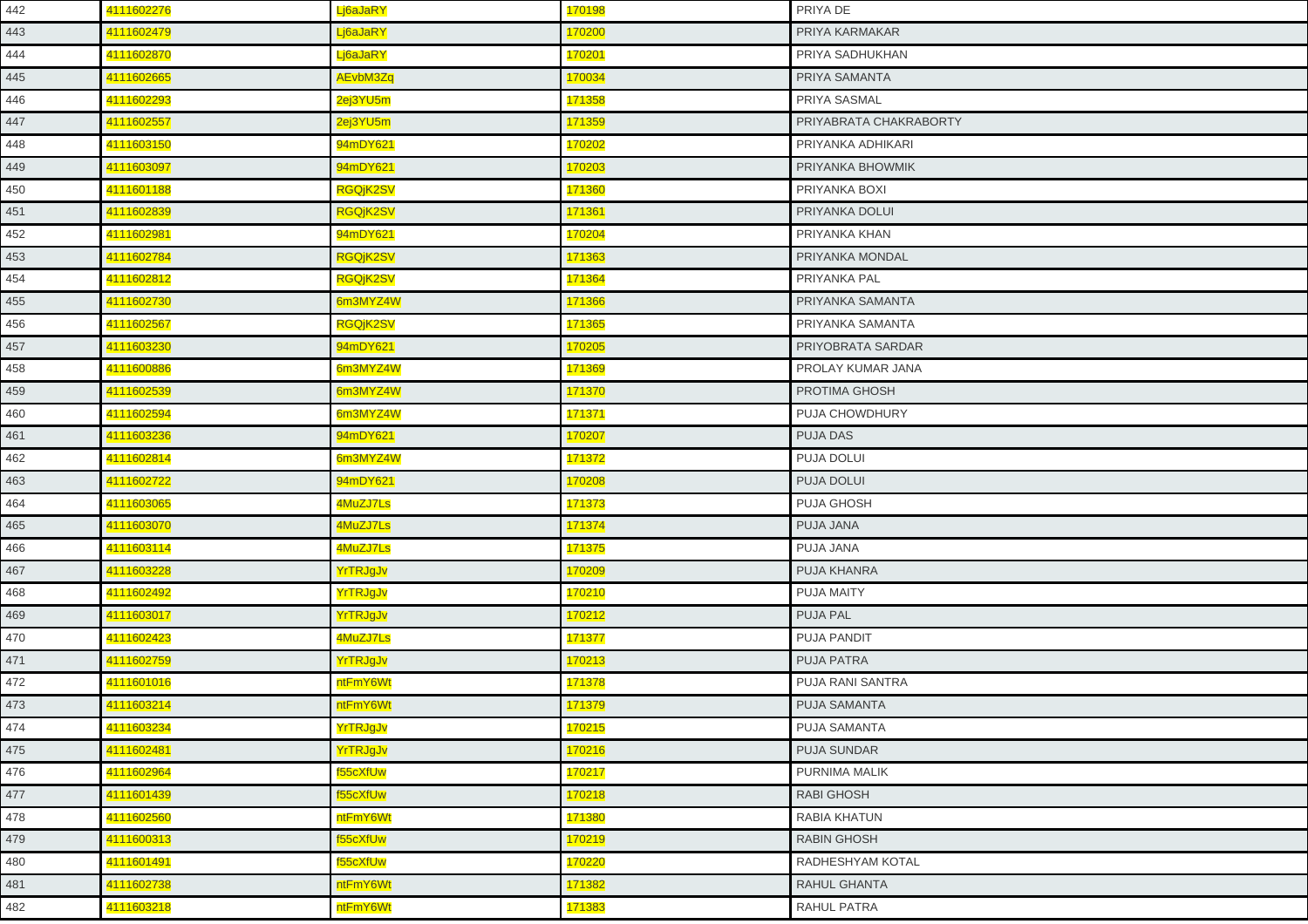| 483 | 4111602816 | ntFmY6Wt        | 171384 | <b>RAHUL SANTRA</b>   |
|-----|------------|-----------------|--------|-----------------------|
| 484 | 4111602278 | AEvbM3Zq        | 170036 | RAIHANA PARVIN        |
| 485 | 4111602220 | f55cXfUw        | 170221 | <b>RAJA MALIK</b>     |
| 486 | 4111602845 | ERbE7e6y        | 170222 | RAJA MUKHERJEE        |
| 487 | 4111602420 | ntFmY6Wt        | 171385 | <b>RAJA SANTRA</b>    |
| 488 | 4111603159 | ERbE7e6y        | 170224 | RAJASHREE SAMANTA     |
| 489 | 4111602616 | q52qx5GY        | 170037 | <b>RAJASHRI GHOSH</b> |
| 490 | 4111602312 | <b>K7TP157v</b> | 171386 | <b>RAJIB MALIK</b>    |
| 491 | 4111603209 | ERbE7e6y        | 170225 | <b>RAJKUMAR DAS</b>   |
| 492 | 4111603172 | <b>K7TP157v</b> | 171387 | RAJKUMAR GHOSH        |
| 493 | 4111602695 | ERbE7e6y        | 170226 | <b>RAJKUMAR MAITY</b> |
| 494 | 4111603242 | <b>K7TP157v</b> | 171388 | RAKESH CHATTEJEE      |
| 495 | 4111603056 | mu88UJK9        | 170009 | <b>RAKESH NAGA</b>    |
| 496 | 4111603200 | <b>K7TP157v</b> | 171389 | RAKHI DOLUI           |
| 497 | 4111602882 | ERbE7e6y        | 170228 | <b>RAKHI JANA</b>     |
| 498 | 4111602760 | <b>K7TP157v</b> | 171390 | <b>RAKHI MAITY</b>    |
| 499 | 4111602896 | ubJTXmN7        | 170229 | <b>RAKHI MANDAL</b>   |
| 500 | 4111602883 | ubJTXmN7        | 170230 | <b>RAKHI SAMANTA</b>  |
| 501 | 4111602598 | <b>K7TP157v</b> | 171391 | RAKHI SANTRA          |
| 502 | 4111601376 | ubJTXmN7        | 170231 | <b>RAKHI SENAPATI</b> |
| 503 | 4111603093 | ubJTXmN7        | 170232 | <b>RAMA LAL</b>       |
| 504 | 4111602515 | <b>K7TP157v</b> | 171393 | RAMA PANDA            |
| 505 | 4111602383 | ubJTXmN7        | 170233 | RAMKRISHNA DAS        |
| 506 | 4111602513 | ubJTXmN7        | 170234 | RAMKRISHNA KHOTEL     |
| 507 | 4111601495 | SWVe7kY9        | 170235 | <b>RANAJIT GAYEN</b>  |
| 508 | 4111601368 | <b>K7TP157v</b> | 171395 | <b>RANAJIT KR DAS</b> |
| 509 | 4111601332 | q52qx5GY        | 170040 | RANAJIT NANDY         |
| 510 | 4111602443 | K1fw9HV5        | 170010 | RANAJOY BATABYAL      |
| 511 | 4111602353 | SWVe7kY9        | 170236 | <b>RANI KHATUN</b>    |
| 512 | 4111601459 | SWVe7kY9        | 170237 | <b>RANITA JASU</b>    |
| 513 | 4111601193 | SWVe7kY9        | 170238 | <b>RANJIT ROY</b>     |
| 514 | 4111601447 | jx4U11Wy        | 170041 | RANU GHOSH            |
| 515 | 4111602753 | SWVe7kY9        | 170239 | <b>RASIDA KHATUN</b>  |
| 516 | 4111603152 | zzj2Y7P4        | 171401 | <b>RENUKA MALIK</b>   |
| 517 | 4111602621 | GhntXtFD        | 170241 | <b>RESHMA KHATUN</b>  |
| 518 | 4111601120 | <b>GhntXtFD</b> | 170242 | RESHMA KHATUN         |
| 519 | 4111603012 | zzj2Y7P4        | 171403 | <b>RESMI KHATUN</b>   |
| 520 | 4111602809 | SWVe7kY9        | 170240 | RIJIYA SULTANA        |
| 521 | 4111602893 | <b>GhntXtFD</b> | 170243 | <b>RIKTA SASMAL</b>   |
| 522 | 4111601133 | <b>GhntXtFD</b> | 170244 | <b>RIMA KAR</b>       |
| 523 | 4111602762 | GhntXtFD        | 170245 | RIMA MANNA            |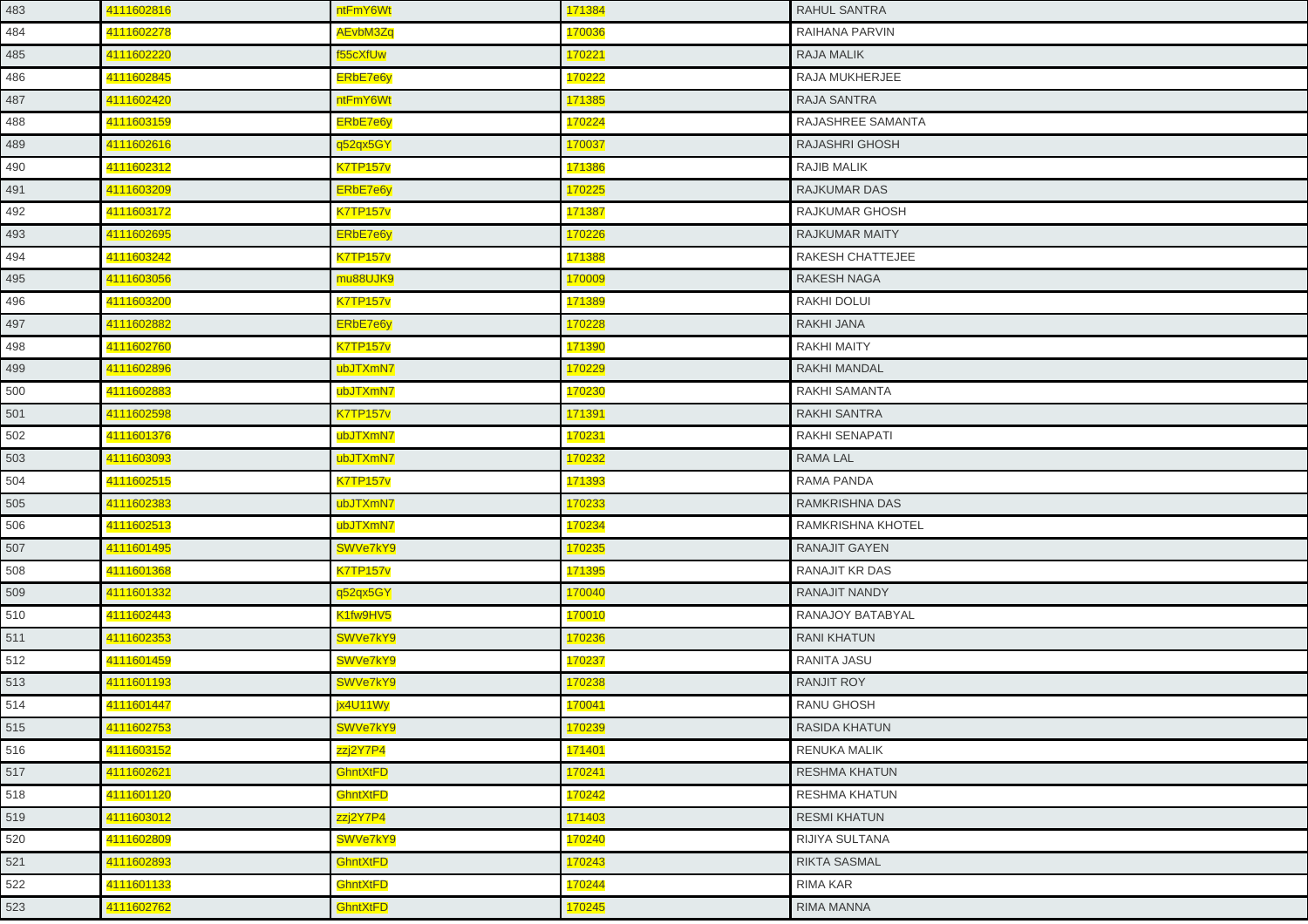| 4111602471<br>zzj2Y7P4<br>171406<br><b>RIMPA GHOSH</b><br>525<br>526<br>4111602651<br>53zV7sRE<br>170247<br><b>RIMPA KHATUN</b><br>4111602586<br>171407<br><b>RIMPA MALICK</b><br>527<br>zzj2Y7P4<br>528<br>4111601382<br>Xdwp7515<br>171408<br><b>RIMPA MANNA</b><br>4111602933<br>Xdwp7515<br>171409<br><b>RIMPA PATRA</b><br>529<br>4111602765<br>53zV7sRE<br>170248<br>RIMPA SAMANTA<br>530<br>4111602449<br>1Xw7LfD7<br>170042<br>RINKA BHUNEA<br>531<br><b>RINKU MONDAL</b><br>532<br>4111603040<br>53zV7sRE<br>170249<br>4111603101<br>53zV7sRE<br>170250<br><b>RINKU PAL</b><br>533<br>4111601423<br>Xdwp7515<br><u>171411</u><br>RINKU PATRA<br>534<br>Xdwp7515<br>171413<br>4111602311<br><b>RINKU SAMANTA</b><br>535<br>4111603113<br>53zV7sRE<br>170251<br><b>RISHAV MUKHERJEE</b><br>536<br>fYJRn937<br>171414<br><b>RITA DHARA</b><br>537<br>4111601152<br>538<br>4111602750<br>170252<br><b>RITU BHOWMICK</b><br>pJLgmr3G<br>fYJRn937<br>4111602415<br>171415<br><b>RITU DOLUI</b><br>539<br>4111602942<br>fYJRn937<br>171416<br>RITUPARNA BERA<br>540<br>4111600980<br>1Xw7LfD7<br>170043<br>RITUPARNA CHINYA<br>541<br>4111602888<br>170253<br><b>RITUSHREE MAITY</b><br>542<br>pJLgmr3G<br>fYJRn937<br>171417<br>4111602352<br><b>RIYA BANERJEE</b><br>543<br>4111601196<br>170254<br>pJLgmr3G<br>RIYA BERA<br>544<br>4111602723<br>5k647bTB<br>171418<br><b>RIYA BHUKTA</b><br>545<br>170255<br>4111603108<br>c9cv3xKa<br><b>RIYA CHAKRABORTY</b><br>546<br>4111602962<br>5k647bTB<br>171419<br>547<br><b>RIYA DOLUI</b><br>4111602912<br>c9cv3xKa<br>170257<br>RIYA JANA<br>548<br>c9cv3xKa<br>4111601375<br>170258<br><b>RIYA KARMAKAR</b><br>549<br>550<br>4111600483<br>5k647bTB<br>171420<br>RIYA KHAN<br>4111602643<br>5k647bTB<br>171421<br><b>RIYA MAITY</b><br>551<br>4111602681<br>170259<br>552<br><b>RIYA MAITY</b><br>c9cv3xKa<br>4111603071<br>c9cv3xKa<br>170260<br><b>RIYA PANJA</b><br>553<br>4111601538<br>170261<br><b>RIYA SAMUI</b><br>554<br>c9cv3xKa<br>555<br>4111600810<br>sQKbVuL5<br>171013<br><b>RIYA SASMAL</b><br>4111602322<br>171424<br>556<br>u5mrna4D<br><b>RIYAGUL MONDAL</b><br>171425<br>557<br>4111601108<br>u5mrna4D<br>ROJINA KHATUN<br>4111602911<br>170262<br>ROMA DOLUI<br>558<br>c9cv3xKa<br>171426<br>559<br>4111603115<br>u5mrna4D<br><b>ROMA JANA</b><br>170045<br>560<br>4111602520<br>xDHu1dP9<br><b>ROUNAK NANDI</b><br>u5mrna4D<br>171427<br>561<br>4111602713<br><b>RUBAIYA KHATUN</b><br>171428<br>562<br>4111602305<br>RUBIA SULTANA<br>u5mrna4D<br>171429<br>563<br>4111602848<br>u5mrna4D<br>RUBINA AKTAR<br><b>RUBINA YEASMIN</b><br>564<br>4111603055<br><u>BQqXmwVc</u><br>170263 | 524 | 4111603084 | <b>GhntXtFD</b> | 170246 | <b>RIMA PACHHAL</b> |
|-----------------------------------------------------------------------------------------------------------------------------------------------------------------------------------------------------------------------------------------------------------------------------------------------------------------------------------------------------------------------------------------------------------------------------------------------------------------------------------------------------------------------------------------------------------------------------------------------------------------------------------------------------------------------------------------------------------------------------------------------------------------------------------------------------------------------------------------------------------------------------------------------------------------------------------------------------------------------------------------------------------------------------------------------------------------------------------------------------------------------------------------------------------------------------------------------------------------------------------------------------------------------------------------------------------------------------------------------------------------------------------------------------------------------------------------------------------------------------------------------------------------------------------------------------------------------------------------------------------------------------------------------------------------------------------------------------------------------------------------------------------------------------------------------------------------------------------------------------------------------------------------------------------------------------------------------------------------------------------------------------------------------------------------------------------------------------------------------------------------------------------------------------------------------------------------------------------------------------------------------------------------------------------------------------------------------------------------------------------------------------------------------------------------------------------------------------------------------------------------------------------------------------------------------------------------------------------------------------------------------------------------------------------------|-----|------------|-----------------|--------|---------------------|
|                                                                                                                                                                                                                                                                                                                                                                                                                                                                                                                                                                                                                                                                                                                                                                                                                                                                                                                                                                                                                                                                                                                                                                                                                                                                                                                                                                                                                                                                                                                                                                                                                                                                                                                                                                                                                                                                                                                                                                                                                                                                                                                                                                                                                                                                                                                                                                                                                                                                                                                                                                                                                                                                 |     |            |                 |        |                     |
|                                                                                                                                                                                                                                                                                                                                                                                                                                                                                                                                                                                                                                                                                                                                                                                                                                                                                                                                                                                                                                                                                                                                                                                                                                                                                                                                                                                                                                                                                                                                                                                                                                                                                                                                                                                                                                                                                                                                                                                                                                                                                                                                                                                                                                                                                                                                                                                                                                                                                                                                                                                                                                                                 |     |            |                 |        |                     |
|                                                                                                                                                                                                                                                                                                                                                                                                                                                                                                                                                                                                                                                                                                                                                                                                                                                                                                                                                                                                                                                                                                                                                                                                                                                                                                                                                                                                                                                                                                                                                                                                                                                                                                                                                                                                                                                                                                                                                                                                                                                                                                                                                                                                                                                                                                                                                                                                                                                                                                                                                                                                                                                                 |     |            |                 |        |                     |
|                                                                                                                                                                                                                                                                                                                                                                                                                                                                                                                                                                                                                                                                                                                                                                                                                                                                                                                                                                                                                                                                                                                                                                                                                                                                                                                                                                                                                                                                                                                                                                                                                                                                                                                                                                                                                                                                                                                                                                                                                                                                                                                                                                                                                                                                                                                                                                                                                                                                                                                                                                                                                                                                 |     |            |                 |        |                     |
|                                                                                                                                                                                                                                                                                                                                                                                                                                                                                                                                                                                                                                                                                                                                                                                                                                                                                                                                                                                                                                                                                                                                                                                                                                                                                                                                                                                                                                                                                                                                                                                                                                                                                                                                                                                                                                                                                                                                                                                                                                                                                                                                                                                                                                                                                                                                                                                                                                                                                                                                                                                                                                                                 |     |            |                 |        |                     |
|                                                                                                                                                                                                                                                                                                                                                                                                                                                                                                                                                                                                                                                                                                                                                                                                                                                                                                                                                                                                                                                                                                                                                                                                                                                                                                                                                                                                                                                                                                                                                                                                                                                                                                                                                                                                                                                                                                                                                                                                                                                                                                                                                                                                                                                                                                                                                                                                                                                                                                                                                                                                                                                                 |     |            |                 |        |                     |
|                                                                                                                                                                                                                                                                                                                                                                                                                                                                                                                                                                                                                                                                                                                                                                                                                                                                                                                                                                                                                                                                                                                                                                                                                                                                                                                                                                                                                                                                                                                                                                                                                                                                                                                                                                                                                                                                                                                                                                                                                                                                                                                                                                                                                                                                                                                                                                                                                                                                                                                                                                                                                                                                 |     |            |                 |        |                     |
|                                                                                                                                                                                                                                                                                                                                                                                                                                                                                                                                                                                                                                                                                                                                                                                                                                                                                                                                                                                                                                                                                                                                                                                                                                                                                                                                                                                                                                                                                                                                                                                                                                                                                                                                                                                                                                                                                                                                                                                                                                                                                                                                                                                                                                                                                                                                                                                                                                                                                                                                                                                                                                                                 |     |            |                 |        |                     |
|                                                                                                                                                                                                                                                                                                                                                                                                                                                                                                                                                                                                                                                                                                                                                                                                                                                                                                                                                                                                                                                                                                                                                                                                                                                                                                                                                                                                                                                                                                                                                                                                                                                                                                                                                                                                                                                                                                                                                                                                                                                                                                                                                                                                                                                                                                                                                                                                                                                                                                                                                                                                                                                                 |     |            |                 |        |                     |
|                                                                                                                                                                                                                                                                                                                                                                                                                                                                                                                                                                                                                                                                                                                                                                                                                                                                                                                                                                                                                                                                                                                                                                                                                                                                                                                                                                                                                                                                                                                                                                                                                                                                                                                                                                                                                                                                                                                                                                                                                                                                                                                                                                                                                                                                                                                                                                                                                                                                                                                                                                                                                                                                 |     |            |                 |        |                     |
|                                                                                                                                                                                                                                                                                                                                                                                                                                                                                                                                                                                                                                                                                                                                                                                                                                                                                                                                                                                                                                                                                                                                                                                                                                                                                                                                                                                                                                                                                                                                                                                                                                                                                                                                                                                                                                                                                                                                                                                                                                                                                                                                                                                                                                                                                                                                                                                                                                                                                                                                                                                                                                                                 |     |            |                 |        |                     |
|                                                                                                                                                                                                                                                                                                                                                                                                                                                                                                                                                                                                                                                                                                                                                                                                                                                                                                                                                                                                                                                                                                                                                                                                                                                                                                                                                                                                                                                                                                                                                                                                                                                                                                                                                                                                                                                                                                                                                                                                                                                                                                                                                                                                                                                                                                                                                                                                                                                                                                                                                                                                                                                                 |     |            |                 |        |                     |
|                                                                                                                                                                                                                                                                                                                                                                                                                                                                                                                                                                                                                                                                                                                                                                                                                                                                                                                                                                                                                                                                                                                                                                                                                                                                                                                                                                                                                                                                                                                                                                                                                                                                                                                                                                                                                                                                                                                                                                                                                                                                                                                                                                                                                                                                                                                                                                                                                                                                                                                                                                                                                                                                 |     |            |                 |        |                     |
|                                                                                                                                                                                                                                                                                                                                                                                                                                                                                                                                                                                                                                                                                                                                                                                                                                                                                                                                                                                                                                                                                                                                                                                                                                                                                                                                                                                                                                                                                                                                                                                                                                                                                                                                                                                                                                                                                                                                                                                                                                                                                                                                                                                                                                                                                                                                                                                                                                                                                                                                                                                                                                                                 |     |            |                 |        |                     |
|                                                                                                                                                                                                                                                                                                                                                                                                                                                                                                                                                                                                                                                                                                                                                                                                                                                                                                                                                                                                                                                                                                                                                                                                                                                                                                                                                                                                                                                                                                                                                                                                                                                                                                                                                                                                                                                                                                                                                                                                                                                                                                                                                                                                                                                                                                                                                                                                                                                                                                                                                                                                                                                                 |     |            |                 |        |                     |
|                                                                                                                                                                                                                                                                                                                                                                                                                                                                                                                                                                                                                                                                                                                                                                                                                                                                                                                                                                                                                                                                                                                                                                                                                                                                                                                                                                                                                                                                                                                                                                                                                                                                                                                                                                                                                                                                                                                                                                                                                                                                                                                                                                                                                                                                                                                                                                                                                                                                                                                                                                                                                                                                 |     |            |                 |        |                     |
|                                                                                                                                                                                                                                                                                                                                                                                                                                                                                                                                                                                                                                                                                                                                                                                                                                                                                                                                                                                                                                                                                                                                                                                                                                                                                                                                                                                                                                                                                                                                                                                                                                                                                                                                                                                                                                                                                                                                                                                                                                                                                                                                                                                                                                                                                                                                                                                                                                                                                                                                                                                                                                                                 |     |            |                 |        |                     |
|                                                                                                                                                                                                                                                                                                                                                                                                                                                                                                                                                                                                                                                                                                                                                                                                                                                                                                                                                                                                                                                                                                                                                                                                                                                                                                                                                                                                                                                                                                                                                                                                                                                                                                                                                                                                                                                                                                                                                                                                                                                                                                                                                                                                                                                                                                                                                                                                                                                                                                                                                                                                                                                                 |     |            |                 |        |                     |
|                                                                                                                                                                                                                                                                                                                                                                                                                                                                                                                                                                                                                                                                                                                                                                                                                                                                                                                                                                                                                                                                                                                                                                                                                                                                                                                                                                                                                                                                                                                                                                                                                                                                                                                                                                                                                                                                                                                                                                                                                                                                                                                                                                                                                                                                                                                                                                                                                                                                                                                                                                                                                                                                 |     |            |                 |        |                     |
|                                                                                                                                                                                                                                                                                                                                                                                                                                                                                                                                                                                                                                                                                                                                                                                                                                                                                                                                                                                                                                                                                                                                                                                                                                                                                                                                                                                                                                                                                                                                                                                                                                                                                                                                                                                                                                                                                                                                                                                                                                                                                                                                                                                                                                                                                                                                                                                                                                                                                                                                                                                                                                                                 |     |            |                 |        |                     |
|                                                                                                                                                                                                                                                                                                                                                                                                                                                                                                                                                                                                                                                                                                                                                                                                                                                                                                                                                                                                                                                                                                                                                                                                                                                                                                                                                                                                                                                                                                                                                                                                                                                                                                                                                                                                                                                                                                                                                                                                                                                                                                                                                                                                                                                                                                                                                                                                                                                                                                                                                                                                                                                                 |     |            |                 |        |                     |
|                                                                                                                                                                                                                                                                                                                                                                                                                                                                                                                                                                                                                                                                                                                                                                                                                                                                                                                                                                                                                                                                                                                                                                                                                                                                                                                                                                                                                                                                                                                                                                                                                                                                                                                                                                                                                                                                                                                                                                                                                                                                                                                                                                                                                                                                                                                                                                                                                                                                                                                                                                                                                                                                 |     |            |                 |        |                     |
|                                                                                                                                                                                                                                                                                                                                                                                                                                                                                                                                                                                                                                                                                                                                                                                                                                                                                                                                                                                                                                                                                                                                                                                                                                                                                                                                                                                                                                                                                                                                                                                                                                                                                                                                                                                                                                                                                                                                                                                                                                                                                                                                                                                                                                                                                                                                                                                                                                                                                                                                                                                                                                                                 |     |            |                 |        |                     |
|                                                                                                                                                                                                                                                                                                                                                                                                                                                                                                                                                                                                                                                                                                                                                                                                                                                                                                                                                                                                                                                                                                                                                                                                                                                                                                                                                                                                                                                                                                                                                                                                                                                                                                                                                                                                                                                                                                                                                                                                                                                                                                                                                                                                                                                                                                                                                                                                                                                                                                                                                                                                                                                                 |     |            |                 |        |                     |
|                                                                                                                                                                                                                                                                                                                                                                                                                                                                                                                                                                                                                                                                                                                                                                                                                                                                                                                                                                                                                                                                                                                                                                                                                                                                                                                                                                                                                                                                                                                                                                                                                                                                                                                                                                                                                                                                                                                                                                                                                                                                                                                                                                                                                                                                                                                                                                                                                                                                                                                                                                                                                                                                 |     |            |                 |        |                     |
|                                                                                                                                                                                                                                                                                                                                                                                                                                                                                                                                                                                                                                                                                                                                                                                                                                                                                                                                                                                                                                                                                                                                                                                                                                                                                                                                                                                                                                                                                                                                                                                                                                                                                                                                                                                                                                                                                                                                                                                                                                                                                                                                                                                                                                                                                                                                                                                                                                                                                                                                                                                                                                                                 |     |            |                 |        |                     |
|                                                                                                                                                                                                                                                                                                                                                                                                                                                                                                                                                                                                                                                                                                                                                                                                                                                                                                                                                                                                                                                                                                                                                                                                                                                                                                                                                                                                                                                                                                                                                                                                                                                                                                                                                                                                                                                                                                                                                                                                                                                                                                                                                                                                                                                                                                                                                                                                                                                                                                                                                                                                                                                                 |     |            |                 |        |                     |
|                                                                                                                                                                                                                                                                                                                                                                                                                                                                                                                                                                                                                                                                                                                                                                                                                                                                                                                                                                                                                                                                                                                                                                                                                                                                                                                                                                                                                                                                                                                                                                                                                                                                                                                                                                                                                                                                                                                                                                                                                                                                                                                                                                                                                                                                                                                                                                                                                                                                                                                                                                                                                                                                 |     |            |                 |        |                     |
|                                                                                                                                                                                                                                                                                                                                                                                                                                                                                                                                                                                                                                                                                                                                                                                                                                                                                                                                                                                                                                                                                                                                                                                                                                                                                                                                                                                                                                                                                                                                                                                                                                                                                                                                                                                                                                                                                                                                                                                                                                                                                                                                                                                                                                                                                                                                                                                                                                                                                                                                                                                                                                                                 |     |            |                 |        |                     |
|                                                                                                                                                                                                                                                                                                                                                                                                                                                                                                                                                                                                                                                                                                                                                                                                                                                                                                                                                                                                                                                                                                                                                                                                                                                                                                                                                                                                                                                                                                                                                                                                                                                                                                                                                                                                                                                                                                                                                                                                                                                                                                                                                                                                                                                                                                                                                                                                                                                                                                                                                                                                                                                                 |     |            |                 |        |                     |
|                                                                                                                                                                                                                                                                                                                                                                                                                                                                                                                                                                                                                                                                                                                                                                                                                                                                                                                                                                                                                                                                                                                                                                                                                                                                                                                                                                                                                                                                                                                                                                                                                                                                                                                                                                                                                                                                                                                                                                                                                                                                                                                                                                                                                                                                                                                                                                                                                                                                                                                                                                                                                                                                 |     |            |                 |        |                     |
|                                                                                                                                                                                                                                                                                                                                                                                                                                                                                                                                                                                                                                                                                                                                                                                                                                                                                                                                                                                                                                                                                                                                                                                                                                                                                                                                                                                                                                                                                                                                                                                                                                                                                                                                                                                                                                                                                                                                                                                                                                                                                                                                                                                                                                                                                                                                                                                                                                                                                                                                                                                                                                                                 |     |            |                 |        |                     |
|                                                                                                                                                                                                                                                                                                                                                                                                                                                                                                                                                                                                                                                                                                                                                                                                                                                                                                                                                                                                                                                                                                                                                                                                                                                                                                                                                                                                                                                                                                                                                                                                                                                                                                                                                                                                                                                                                                                                                                                                                                                                                                                                                                                                                                                                                                                                                                                                                                                                                                                                                                                                                                                                 |     |            |                 |        |                     |
|                                                                                                                                                                                                                                                                                                                                                                                                                                                                                                                                                                                                                                                                                                                                                                                                                                                                                                                                                                                                                                                                                                                                                                                                                                                                                                                                                                                                                                                                                                                                                                                                                                                                                                                                                                                                                                                                                                                                                                                                                                                                                                                                                                                                                                                                                                                                                                                                                                                                                                                                                                                                                                                                 |     |            |                 |        |                     |
|                                                                                                                                                                                                                                                                                                                                                                                                                                                                                                                                                                                                                                                                                                                                                                                                                                                                                                                                                                                                                                                                                                                                                                                                                                                                                                                                                                                                                                                                                                                                                                                                                                                                                                                                                                                                                                                                                                                                                                                                                                                                                                                                                                                                                                                                                                                                                                                                                                                                                                                                                                                                                                                                 |     |            |                 |        |                     |
|                                                                                                                                                                                                                                                                                                                                                                                                                                                                                                                                                                                                                                                                                                                                                                                                                                                                                                                                                                                                                                                                                                                                                                                                                                                                                                                                                                                                                                                                                                                                                                                                                                                                                                                                                                                                                                                                                                                                                                                                                                                                                                                                                                                                                                                                                                                                                                                                                                                                                                                                                                                                                                                                 |     |            |                 |        |                     |
|                                                                                                                                                                                                                                                                                                                                                                                                                                                                                                                                                                                                                                                                                                                                                                                                                                                                                                                                                                                                                                                                                                                                                                                                                                                                                                                                                                                                                                                                                                                                                                                                                                                                                                                                                                                                                                                                                                                                                                                                                                                                                                                                                                                                                                                                                                                                                                                                                                                                                                                                                                                                                                                                 |     |            |                 |        |                     |
|                                                                                                                                                                                                                                                                                                                                                                                                                                                                                                                                                                                                                                                                                                                                                                                                                                                                                                                                                                                                                                                                                                                                                                                                                                                                                                                                                                                                                                                                                                                                                                                                                                                                                                                                                                                                                                                                                                                                                                                                                                                                                                                                                                                                                                                                                                                                                                                                                                                                                                                                                                                                                                                                 |     |            |                 |        |                     |
|                                                                                                                                                                                                                                                                                                                                                                                                                                                                                                                                                                                                                                                                                                                                                                                                                                                                                                                                                                                                                                                                                                                                                                                                                                                                                                                                                                                                                                                                                                                                                                                                                                                                                                                                                                                                                                                                                                                                                                                                                                                                                                                                                                                                                                                                                                                                                                                                                                                                                                                                                                                                                                                                 |     |            |                 |        |                     |
|                                                                                                                                                                                                                                                                                                                                                                                                                                                                                                                                                                                                                                                                                                                                                                                                                                                                                                                                                                                                                                                                                                                                                                                                                                                                                                                                                                                                                                                                                                                                                                                                                                                                                                                                                                                                                                                                                                                                                                                                                                                                                                                                                                                                                                                                                                                                                                                                                                                                                                                                                                                                                                                                 |     |            |                 |        |                     |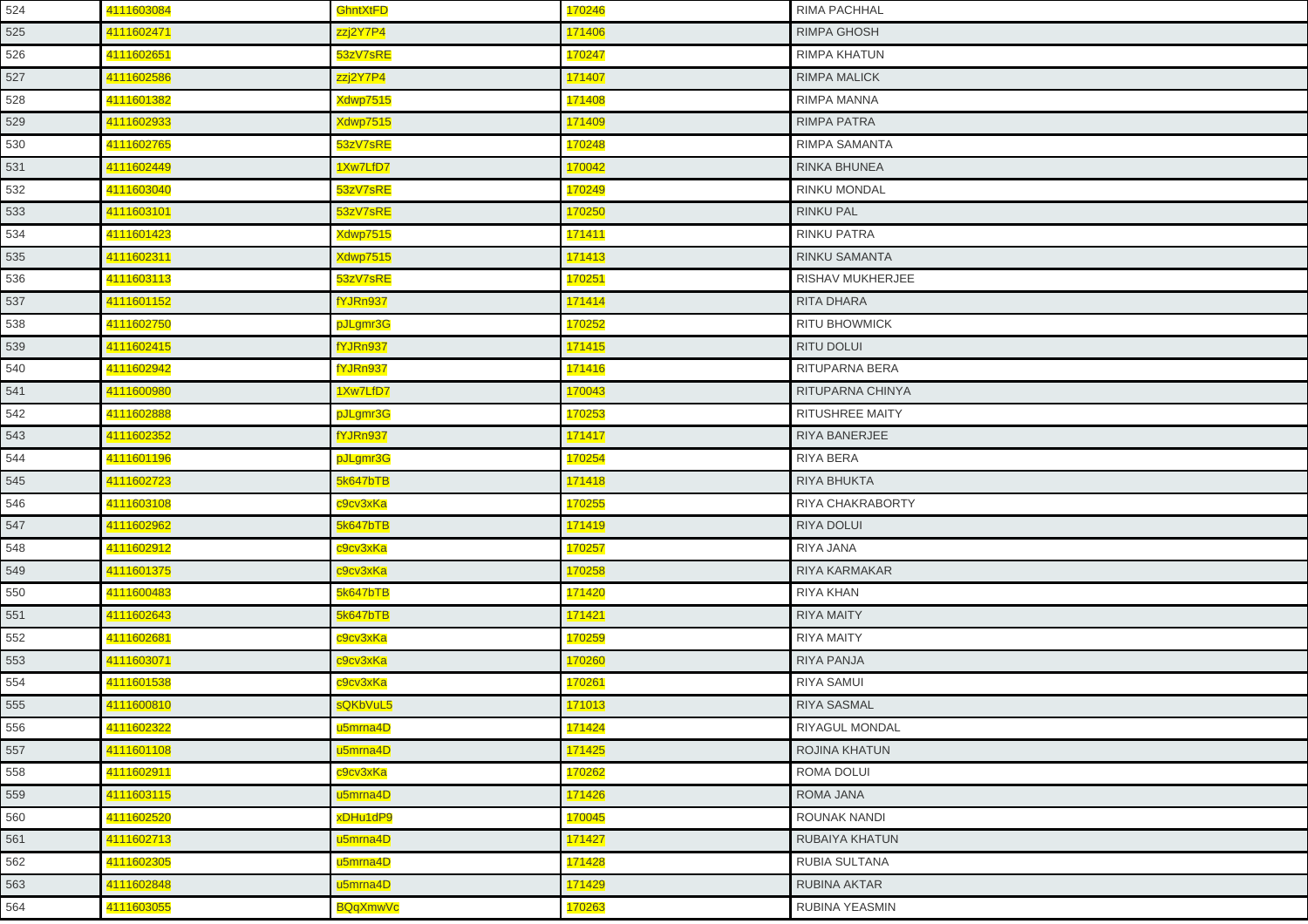| 565 | 4111603123 | xDHu1dP9        | 170046 | <b>RUDRA PAL</b>             |
|-----|------------|-----------------|--------|------------------------------|
| 566 | 4111601153 | BQqXmwVc        | 170264 | <b>RUKSAR PARVIN</b>         |
| 567 | 4111602771 | <b>BQqXmwVc</b> | 170265 | <b>RUMANA FIRDOUS</b>        |
| 568 | 4111602997 | BQqXmwVc        | 170266 | <b>RUPALI HAMBIR</b>         |
| 569 | 4111601136 | <b>Xdwp7515</b> | 171410 | SABANA YEASMIN               |
| 570 | 4111602422 | <b>BQqXmwVc</b> | 170267 | SABANA YEASMIN               |
| 571 | 4111602916 | u5mrna4D        | 171434 | <b>SABARI MALIK</b>          |
| 572 | 4111601057 | hsTD7hL7        | 171435 | SABIA SULTANA                |
| 573 | 4111602317 | hsTD7hL7        | 171436 | <b>SABINA KHATUN</b>         |
| 574 | 4111602955 | hsTD7hL7        | 171437 | SABINA YEASMIN               |
| 575 | 4111602977 | hsTD7hL7        | 171438 | SABITA KARAK                 |
| 576 | 4111602195 | hsTD7hL7        | 171439 | <b>SABNAM PARVIN</b>         |
| 577 | 4111602971 | <b>BQqXmwVc</b> | 170268 | <b>SADIA DARGAI</b>          |
| 578 | 4111602418 | <b>G356nfW6</b> | 171443 | SAHADAT ALI KHAN             |
| 579 | 4111602993 | <b>G356nfW6</b> | 171444 | <b>SAHANAJ PARVIN</b>        |
| 580 | 4111602979 | G356nfW6        | 171445 | SAHANARA KHATUN              |
| 581 | 4111602951 | <b>BQqXmwVc</b> | 170269 | <b>SAHARIYA KHATUN</b>       |
| 582 | 4111602459 | G356nfW6        | 171448 | <b>SAHEB KHAN</b>            |
| 583 | 4111602709 | ZvBjBv6d        | 170270 | <b>SAHEBA KHATUN</b>         |
| 584 | 4111603052 | ZvBjBv6d        | 170271 | <b>SAHELI MANNA</b>          |
| 585 | 4111602822 | <b>G356nfW6</b> | 171450 | <b>SAHIDA KHATUN</b>         |
| 586 | 4111602545 | ZvBjBv6d        | 170272 | SAHIN SULTANA                |
| 587 | 4111602825 | G356nfW6        | 171452 | <b>SAHINA PARVIN</b>         |
| 588 | 4111602725 | G356nfW6        | 171453 | SAIBA KHATUN                 |
| 589 | 4111602980 | QwWE9tX7        | 171014 | SAIFUDDIN MANDAL             |
| 590 | 4111603156 | G356nfW6        | 171441 | SAIFUL ISLAM MIDDYA          |
| 591 | 4111602405 | ZvBjBv6d        | 170273 | SAIKAT DEY                   |
| 592 | 4111603063 | K1fw9HV5        | 170011 | <b>SAIKAT DUTTA</b>          |
| 593 | 4111602299 | xDHu1dP9        | 170047 | <b>SAIKAT KARMAKAR</b>       |
| 594 | 4111601092 | 6QKqsuJn        | 160057 | SAIKAT SAMANTA               |
| 595 | 4111602236 | 5SbtBe8a        | 171454 | <b>SAIMA KHATUN</b>          |
| 596 | 4111603178 | ZvBjBv6d        | 170274 | SAIMA PARVIN                 |
| 597 | 4111602886 | ZvBjBv6d        | 170275 | <b>SAIYDA AMBARA KHATOON</b> |
| 598 | 4111602587 | 5SbtBe8a        | 171455 | <b>SAJAL HAZRA</b>           |
| 599 | 4111602906 | 5SbtBe8a        | 171461 | <b>SALMA KHATUN</b>          |
| 600 | 4111602194 | 5SbtBe8a        | 171459 | <b>SALMA KHATUN</b>          |
| 601 | 4111601424 | 5SbtBe8a        | 171460 | <b>SALMA KHATUN</b>          |
| 602 | 4111601389 | 5SbtBe8a        | 171463 | <b>SAMAPTI DOLUI</b>         |
| 603 | 4111601539 | <b>UcJFmnQK</b> | 171464 | SAMAPTI SAMANTA              |
| 604 | 4111603128 | xDHu1dP9        | 170048 | SAMARJIT GON                 |
| 605 | 4111602824 | <b>UcJFmnQK</b> | 171468 | <b>SAMIMA KHATUN</b>         |
|     |            |                 |        |                              |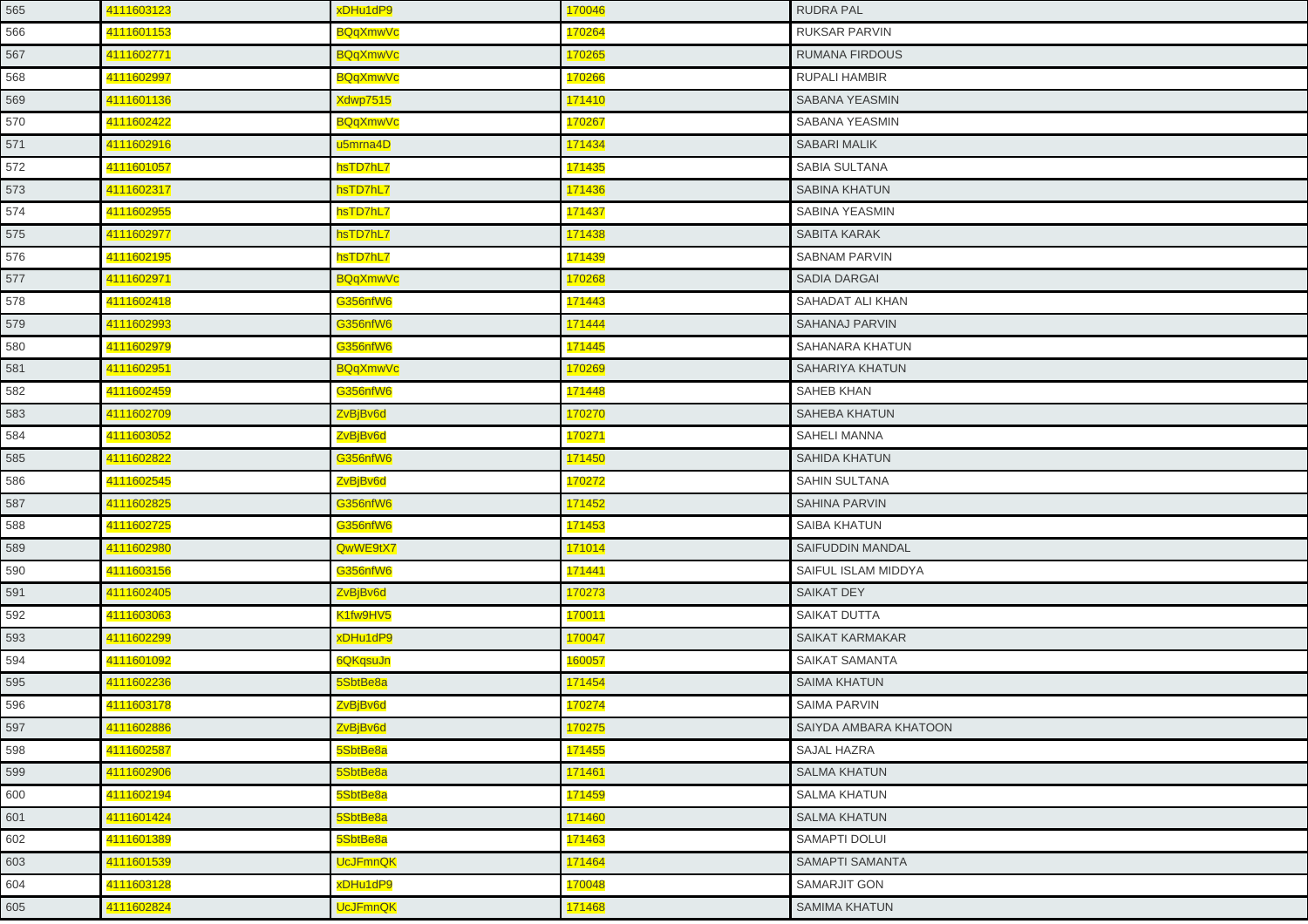| 606 | 4111602808 | <b>UcJFmnQK</b> | 171467              | <b>SAMIMA KHATUN</b>   |
|-----|------------|-----------------|---------------------|------------------------|
| 607 | 4111603142 | PV8xmCNN        | 170276              | <b>SAMIMA KHATUN</b>   |
| 608 | 4111601405 | <b>UcJFmnQK</b> | 171469              | <b>SAMMA KHATUN</b>    |
| 609 | 4111602554 | cXV8Bm1M        | 171471              | <b>SAMPA BAR</b>       |
| 610 | 4111603180 | cXV8Bm1M        | 171470              | SAMPA BHUINA           |
| 611 | 4111602697 | cXV8Bm1M        | 171472              | <b>SAMPA GHORUI</b>    |
| 612 | 4111602798 | <b>BD7vRk3N</b> | 171473              | SAMPURNA PAIN          |
| 613 | 4111602431 | <b>BD7vRk3N</b> | 171474              | <b>SAMRAT BAKSHI</b>   |
| 614 | 4111602573 | PV8xmCNN        | <mark>170277</mark> | <b>SAMSAD KHATUN</b>   |
| 615 | 4111602777 | PV8xmCNN        | 170278              | SAMSAD SULTANA         |
| 616 | 4111602624 | fvPqdMXB        | 171570              | SANAMANI MANNA         |
| 617 | 4111602927 | <b>BD7vRk3N</b> | 171478              | <b>SANDIP DOLUI</b>    |
| 618 | 4111602399 | <b>BD7vRk3N</b> | 171479              | <b>SANDIP JANA</b>     |
| 619 | 4111603120 | <b>ZAMJUQCE</b> | 170012              | <b>SANDIP PATRA</b>    |
| 620 | 4111602553 | r4zHBsTh        | 171480              | SANGHAMITRA GHORUI     |
| 621 | 4111602799 | r4zHBsTh        | 171481              | <b>SANGITA BERA</b>    |
| 622 | 4111602644 | PV8xmCNN        | 170279              | <b>SANGITA MALICK</b>  |
| 623 | 4111602843 | PV8xmCNN        | 170280              | <b>SANIA KHATUN</b>    |
| 624 | 4111601436 | PV8xmCNN        | 170281              | SANJIRA KHATUN         |
| 625 | 4111602578 | <b>PV8xmCNN</b> | 170282              | <b>SANJOY ADHIKARY</b> |
| 626 | 4111601362 | r4zHBsTh        | 171483              | SANJU KUMAR MAITY      |
| 627 | 4111602859 | PKL5Qr5j        | 171484              | <b>SANJU MANDAL</b>    |
| 628 | 4111601481 | <b>7BeZABYQ</b> | 170283              | SANJUKTA SAMANTA       |
| 629 | 4111602623 | PKL5Qr5j        | 171485              | SANNYASI DOLUI         |
| 630 | 4111600945 | <b>7BeZABYQ</b> | 170285              | <b>SANTU BERA</b>      |
| 631 | 4111603176 | PKL5Qr5j        | 171486              | <b>SANTU DOLUI</b>     |
| 632 | 4111603121 | PKL5Qr5j        | 171488              | <b>SARANI ROY</b>      |
| 633 | 4111602522 | PKL5Qr5j        | 171490              | <b>SARGINA KHATUN</b>  |
| 634 | 4111601417 | <b>7BeZABYQ</b> | 170286              | SARMISTHA PATRA        |
| 635 | 4111602551 | 2QqKQxXV        | 171506              | <b>SARMISTHA POREL</b> |
| 636 | 4111602197 | 7BeZABYQ        | 170287              | <b>SATHI MANNA</b>     |
| 637 | 4111602595 | D5chByMT        | 171493              | <b>SATHI SASMAL</b>    |
| 638 | 4111602620 | zAMJUQCE        | 170013              | <b>SAYAN DEY</b>       |
| 639 | 4111603168 | VhUW6cZ5        | 170052              | <b>SAYAN GHOSH</b>     |
| 640 | 4111602211 | 22L7mHFj        | 170288              | <b>SAYAN NANDI</b>     |
| 641 | 4111603081 | D5chByMT        | 171494              | SAYANI CHOWDHURY       |
| 642 | 4111601377 | KKm91kGE        | 170055              | <b>SAYANTANI DOLUI</b> |
| 643 | 4111602780 | 6Dn2Vg1Y        | 170427              | <b>SAYANTI PATRA</b>   |
| 644 | 4111600716 | D5chByMT        | 171495              | SEKHAR BERA            |
| 645 | 4111602711 | D5chByMT        | 171497              | <b>SERINA KHATUN</b>   |
| 646 | 4111601470 | 22L7mHFj        | 170290              | <b>SEULI HAZRA</b>     |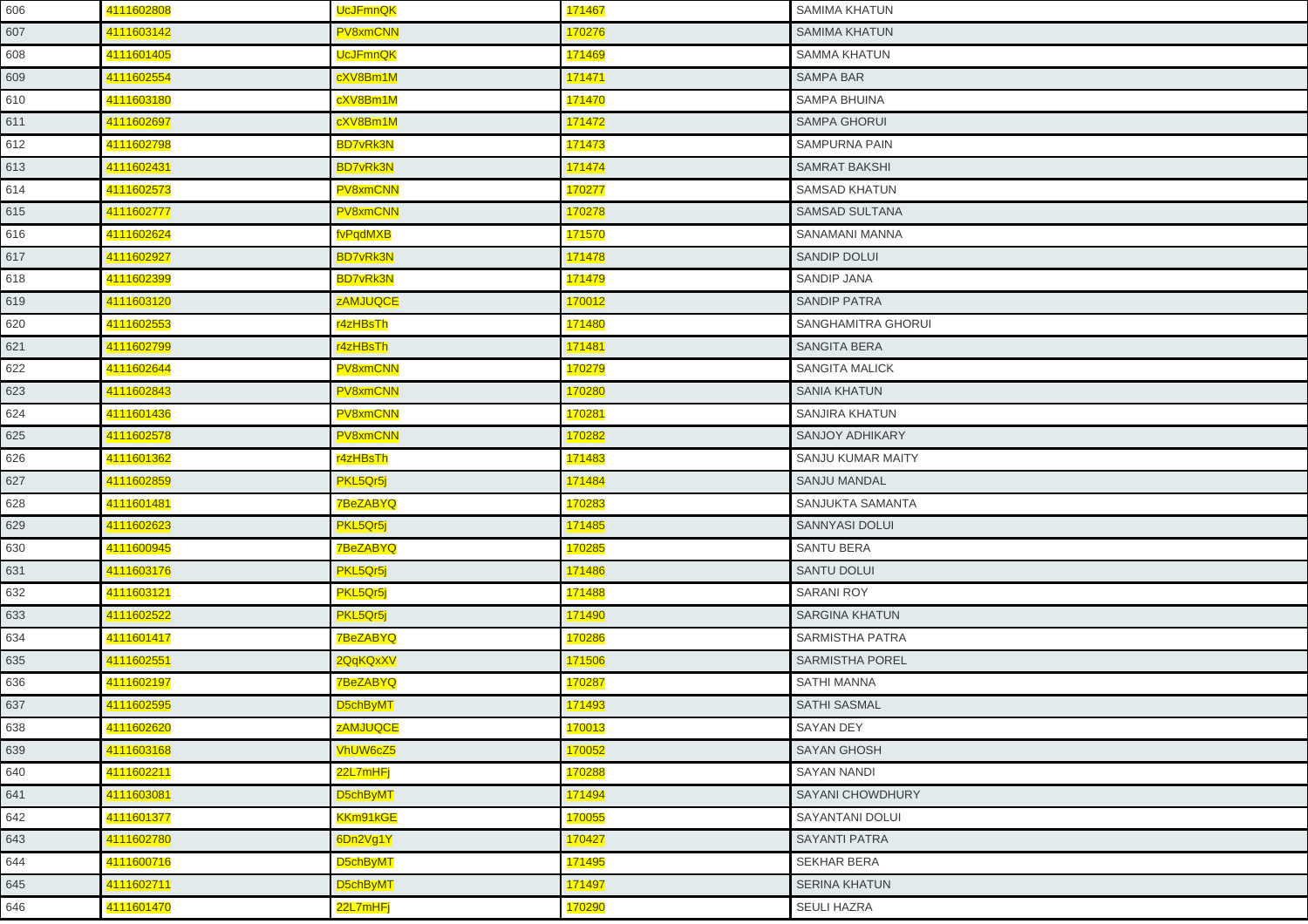| 647 | 4111602509 | 22L7mHFj        | 170291 | <b>SHAIBA MAITY</b>        |
|-----|------------|-----------------|--------|----------------------------|
| 648 | 4111601475 | D5chByMT        | 171498 | <b>SHAKILA KHATUN</b>      |
| 649 | 4111600803 | 2QqKQxXV        | 171502 | <b>SHAMPA MAITY</b>        |
| 650 | 4111601320 | 2QqKQxXV        | 171503 | SHAMVU NATH PATRA          |
| 651 | 4111602712 | PKL5Qr5j        | 171492 | <b>SHARMISTHA DOLUI</b>    |
| 652 | 4111600267 | 2QqKQxXV        | 171507 | SHARUKH KHAN MONDAL        |
| 653 | 4111602667 | 22L7mHFj        | 170292 | SHIBNATH MALIK             |
| 654 | 4111602895 | 22L7mHFj        | 170293 | SHILPA DAS                 |
| 655 | 4111601390 | 22L7mHFj        | 170294 | <b>SHILPA MAITY</b>        |
| 656 | 4111602550 | jwB75w8W        | 171509 | SHILPA MALICK              |
| 657 | 4111602943 | jwB75w8W        | 171510 | <b>SHILPA MONDAL</b>       |
| 658 | 4111602601 | <b>kHYzAGSm</b> | 170295 | SHILPA PANJA               |
| 659 | 4111603041 | <b>kHYzAGSm</b> | 170296 | <b>SHILPA RONG</b>         |
| 660 | 4111601414 | kHYzAGSm        | 170297 | SHILPA TANGI               |
| 661 | 4111601134 | KKm91kGE        | 170057 | <b>SHOVAN GHOSH</b>        |
| 662 | 4111602365 | kHYzAGSm        | 170298 | SHRABANI DWARI             |
| 663 | 4111603031 | <b>kHYzAGSm</b> | 170299 | <b>SHRABANI RONG</b>       |
| 664 | 4111602945 | jwB75w8W        | 171511 | <b>SHRABANI ROY</b>        |
| 665 | 4111602450 | KKm91kGE        | 170058 | <b>SHRABANI ROY</b>        |
| 666 | 4111602281 | jwB75w8W        | 171512 | <b>SHRABANI SAMANTA</b>    |
| 667 | 4111603185 | <b>kHYzAGSm</b> | 170300 | SHRADDHA MAITY             |
| 668 | 4111603199 | 7qyw6jTG        | 170059 | SHREYASHI CHOWDHURY        |
| 669 | 4111602533 | Jn52QF3n        | 170301 | <b>SHREYASI BERA</b>       |
| 670 | 4111601415 | 7qyw6jTG        | 170060 | SHREYASI DWARI             |
| 671 | 4111601360 | DapyqpWd        | 170070 | SHUBHRADEEP GHOSH          |
| 672 | 4111603127 | Jn52QF3n        | 170303 | SHUBHRAM GHOSH             |
| 673 | 4111602655 | jwB75w8W        | 171513 | <b>SHYAMAL HAMBIR</b>      |
| 674 | 4111603210 | 1W8kQCQs        | 171514 | <b>SHYAMAL KUMAR KARAK</b> |
| 675 | 4111601085 | Jn52QF3n        | 170305 | SIKHA SANTRA               |
| 676 | 4111602717 | 1W8kQCQs        | 171516 | <b>SILPA GHARA</b>         |
| 677 | 4111602932 | 1W8kQCQs        | 171517 | SIMA CHAKRABORTY           |
| 678 | 4111602731 | 1W8kQCQs        | 171518 | <b>SIMA DWARI</b>          |
| 679 | 4111603190 | Jn52QF3n        | 170306 | <b>SIMA DWARI</b>          |
| 680 | 4111602947 | xCeM5B1t        | 171519 | <b>SIMRAN KHATUN</b>       |
| 681 | 4111602724 | xCeM5B1t        | 171520 | <b>SIPRA MANNA</b>         |
| 682 | 4111601413 | Jn52QF3n        | 170308 | <b>SIRIN SULTANA</b>       |
| 683 | 4111602507 | Jn52QF3n        | 170309 | <b>SITAL CHANDRA DAS</b>   |
| 684 | 4111603111 | xCeM5B1t        | 171521 | SIULI DWARI                |
| 685 | 4111601422 | Jn52QF3n        | 170310 | SK ABDUL RAJESH            |
| 686 | 4111600140 | Cqc45n4w        | 171008 | SK ABU SAMAD               |
| 687 | 4111603098 | yPB6ANKW        | 170311 | <b>SK AFTABUDDIN</b>       |
|     |            |                 |        |                            |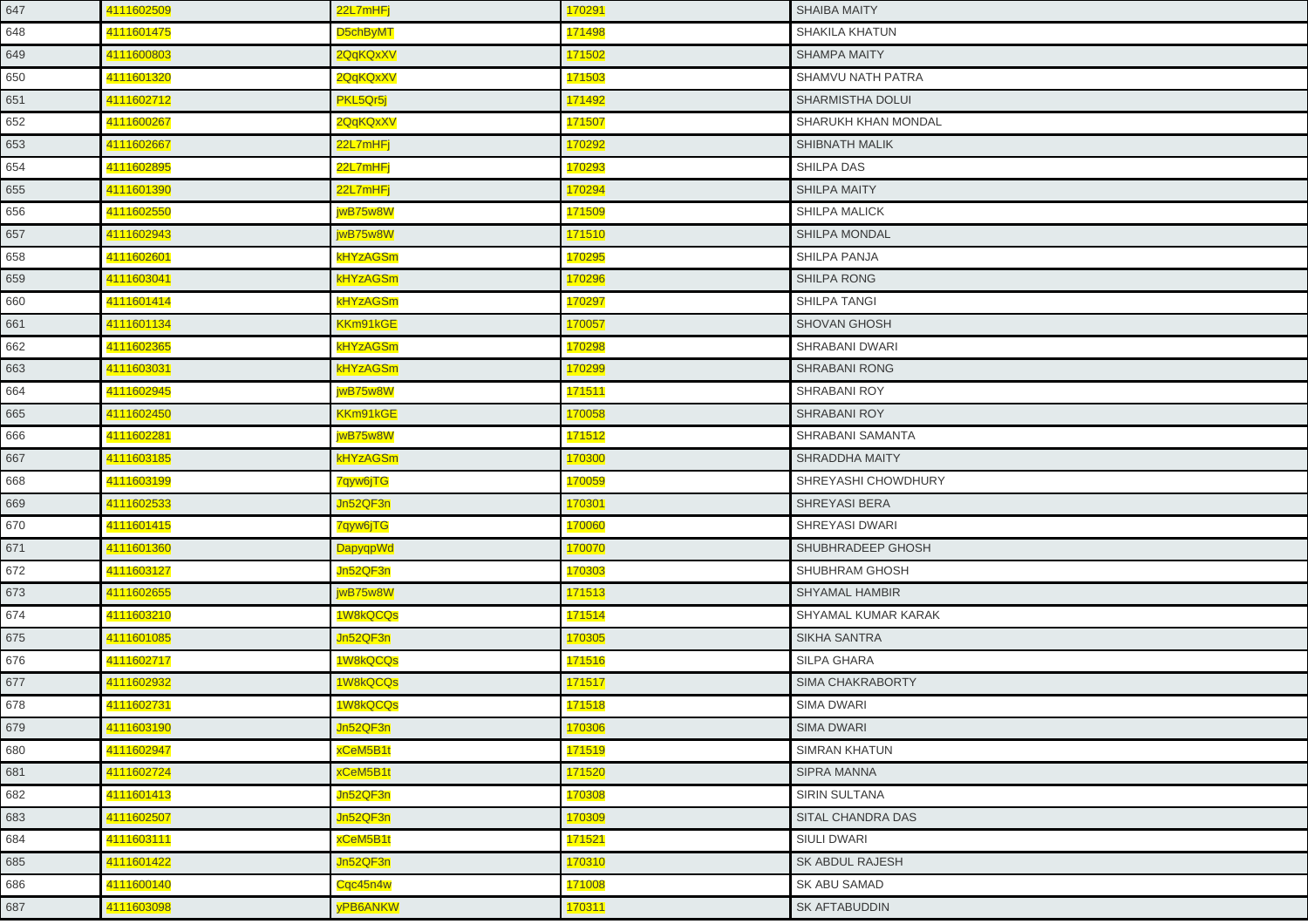| 688 | 4111600141 | Cqc45n4w        | 171009 | <b>SK AJIJUL ISLAM</b>   |
|-----|------------|-----------------|--------|--------------------------|
| 689 | 4111600409 | xCeM5B1t        | 171526 | <b>SK ASLAM AHAMMED</b>  |
| 690 | 4111601185 | r9KXqh4J        | 170062 | SK AZAHAR ALI            |
| 691 | 4111601137 | EL6qjpV7        | 171714 | SK AZARUDDIN             |
| 692 | 4111601116 | xCeM5B1t        | 171527 | SK EJAHARUL ISLAM        |
| 693 | 4111603072 | yPB6ANKW        | 170313 | SK ENJAMAMUL HAQUE       |
| 694 | 4111603124 | Vgs6dA7v        | 171528 | SK EZARUL HOQUE          |
| 695 | 4111600975 | sQKbVuL5        | 171011 | <b>SK FARHAN</b>         |
| 696 | 4111602627 | Vgs6dA7v        | 171529 | <b>SK GEASUDDIN</b>      |
| 697 | 4111602938 | Vgs6dA7v        | 171534 | <b>SK JAKIR HOSSAIN</b>  |
| 698 | 4111601089 | KJYn4HU4        | 171537 | SK MAHAMOOD HASSAN       |
| 699 | 4111600969 | KJYn4HU4        | 171538 | <b>SK MASIDUL ISLAM</b>  |
| 700 | 4111601316 | yPB6ANKW        | 170314 | SK MD ABDUL AZIZ         |
| 701 | 4111603110 | yPB6ANKW        | 170315 | SK MD RAFIUR RAHAMAN     |
| 702 | 4111602321 | KJYn4HU4        | 171541 | SK MD SAHIB              |
| 703 | 4111602874 | 8p5PdG56        | 171542 | SK MEHERAJ HOSSAIN       |
| 704 | 4111601125 | <b>VPB6ANKW</b> | 170316 | <b>SK MIRAJ HOSSAIN</b>  |
| 705 | 4111601410 | <b>XeY59NNG</b> | 170015 | SK MIRAJUL HAQUE         |
| 706 | 4111601317 | <b>VPB6ANKW</b> | 170317 | SK MOKAR RABIN           |
| 707 | 4111603143 | <b>VuPBQMVY</b> | 170318 | <b>SK MUNFAZ</b>         |
| 708 | 4111600181 | 8p5PdG56        | 171545 | <b>SK MUSTAK HOSSAIN</b> |
| 709 | 4111602344 | 8p5PdG56        | 171547 | SK NASIRUL HOQUE         |
| 710 | 4111602670 | 8p5PdG56        | 171549 | SK OASHIM AKTAR          |
| 711 | 4111602290 | r9KXqh4J        | 170063 | <b>SK PARVEG MUSTAKE</b> |
| 712 | 4111600796 | <b>XPC24NMA</b> | 171550 | <b>SK RAHIM</b>          |
| 713 | 4111602544 | <b>VuPBQMVY</b> | 170321 | <b>SK SADDAM ALI</b>     |
| 714 | 4111602804 | <b>XPC24NMA</b> | 171552 | SK SADDAM HOSSAIN        |
| 715 | 4111603074 | <b>VuPBQMVY</b> | 170322 | SK SADDAM HOSSAIN        |
| 716 | 4111601314 | XPC24NMA        | 171556 | SK SAIFUDDIN ISLAM       |
| 717 | 4111601312 | <b>VuPBQMVY</b> | 170323 | <b>SK SAJID ALI</b>      |
| 718 | 4111600846 | QwWE9tX7        | 171017 | <b>SK SAKIL AKTAR</b>    |
| 719 | 4111601308 | <b>XPC24NMA</b> | 171557 | <b>SK SALIM ISLAM</b>    |
| 720 | 4111602823 | <b>VuPBQMVY</b> | 170325 | <b>SK SOLEMAN AZIM</b>   |
| 721 | 4111601338 | r9KXqh4J        | 170065 | SK TAJBUL HOSSAIN        |
| 722 | 4111602454 | <b>XPC24NMA</b> | 171560 | <b>SK YASIN ALI</b>      |
| 723 | 4111602532 | d1134L71        | 170326 | <b>SNEHAMOY DEY</b>      |
| 724 | 4111601099 | 8AsbPSPv        | 170333 | SOANALI DOLUI            |
| 725 | 4111602524 | fvPqdMXB        | 171567 | <b>SOMA DOLUI</b>        |
| 726 | 4111603155 | d1134L71        | 170328 | SOMASRI GHOSH            |
| 727 | 4111603060 | r9KXqh4J        | 170066 | SOMASRI JANA             |
| 728 | 4111601093 | fvPqdMXB        | 171568 | <b>SOMINA YASMIN</b>     |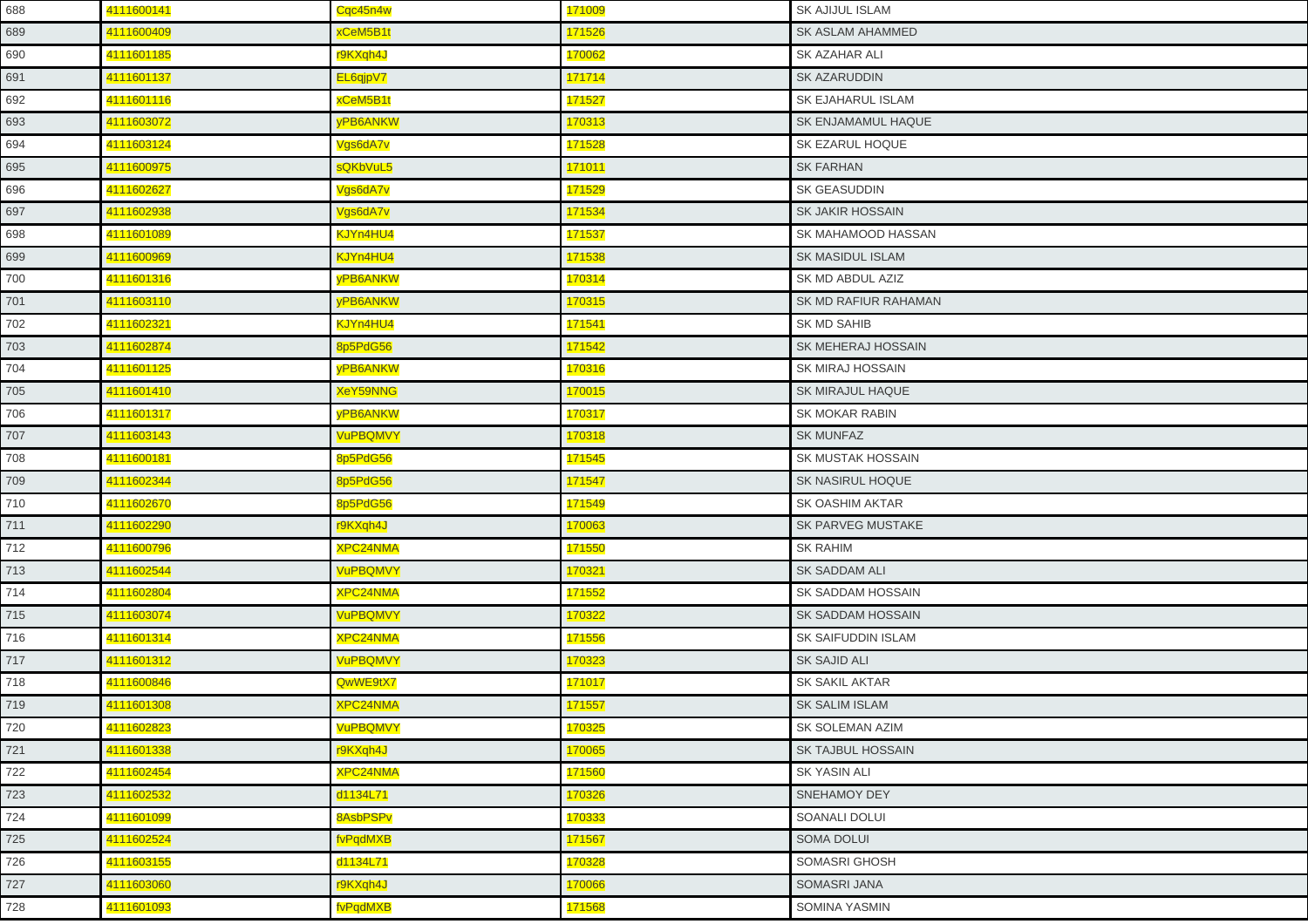| 729 | 4111601493 | d1134L71        | 170329 | <b>SOMNATH MAITY</b>    |
|-----|------------|-----------------|--------|-------------------------|
| 730 | 4111602954 | fvPqdMXB        | 171569 | <b>SOMNATH MALIK</b>    |
| 731 | 4111602489 | 8AsbPSPv        | 170332 | SOMNATH SANTRA          |
| 732 | 4111601328 | d1134L71        | 170331 | SOMNATH SANTRA          |
| 733 | 4111602924 | fvPqdMXB        | 171573 | <b>SOUMEN HAZRA</b>     |
| 734 | 4111600985 | 8AsbPSPv        | 170334 | <b>SOUMEN MALIK</b>     |
| 735 | 4111601094 | <b>XeY59NNG</b> | 170016 | <b>SOUMEN MONDAL</b>    |
| 736 | 4111602182 | 8AsbPSPv        | 170335 | <b>SOUMEN MONDAL</b>    |
| 737 | 4111602257 | 8AsbPSPv        | 170336 | <b>SOUMEN SADHUKHAN</b> |
| 738 | 4111600111 | 1a86js89        | 171018 | <b>SOUMEN SHEE</b>      |
| 739 | 4111601471 | 8AsbPSPv        | 170337 | <b>SOUMI SANTRA</b>     |
| 740 | 4111602384 | seED4RZw        | 170338 | SOUMITRA MAITY          |
| 741 | 4111603183 | E61RtL9D        | 171578 | <b>SOUMYA BODHAK</b>    |
| 742 | 4111700003 | dVn4rzBY        | 161023 | SOUMYA KANTI SASMAL     |
| 743 | 4111601189 | ewb36qLc        | 170068 | SOUMYADIP GUCHHAIT      |
| 744 | 4111602628 | E61RtL9D        | 171579 | SOURAV BANERJEE         |
| 745 | 4111602331 | f13yhMZJ        | 170017 | SOURAV CHAKRABORTY      |
| 746 | 4111602207 | E61RtL9D        | 171581 | SOURAV CHAKRABORTY      |
| 747 | 4111601537 | E61RtL9D        | 171583 | <b>SOURAV DAS</b>       |
| 748 | 4111603215 | seED4RZw        | 170339 | <b>SOURAV DAS</b>       |
| 749 | 4111602653 | seED4RZw        | 170340 | <b>SOURAV DAS</b>       |
| 750 | 4111602440 | E61RtL9D        | 171584 | SOURAV DHARA            |
| 751 | 4111602622 | uBt4dTR7        | 171585 | <b>SOURAV GHORUI</b>    |
| 752 | 4111603109 | seED4RZw        | 170342 | <b>SOURAV MAITY</b>     |
| 753 | 4111602928 | seED4RZw        | 170343 | <b>SOURAV MALIK</b>     |
| 754 | 4111602999 | uBt4dTR7        | 171588 | SOURAV MANDAL           |
| 755 | 4111601394 | uBt4dTR7        | 171589 | SOURAV MONDAL           |
| 756 | 4111602300 | uBt4dTR7        | 171591 | <b>SOURAV PAL</b>       |
| 757 | 4111601430 | uBt4dTR7        | 171592 | <b>SOURAV PATRA</b>     |
| 758 | 4111603170 | uBt4dTR7        | 171593 | <b>SOURAV ROY</b>       |
| 759 | 4111602310 | fG5RPYG5        | 170344 | <b>SOURAV SANTRA</b>    |
| 760 | 4111600876 | SfEstS26        | 171594 | <b>SOURAV SAR</b>       |
| 761 | 4111603158 | fG5RPYG5        | 170345 | SOURAV SINGHA ROY       |
| 762 | 4111601426 | SfEstS26        | 171595 | SOURAVI BHOWMICK        |
| 763 | 4111603054 | SfEstS26        | 171596 | <b>SOURIN DUTTA</b>     |
| 764 | 4111601339 | 5mCL8UFc        | 170018 | <b>SOUROV PAL</b>       |
| 765 | 4111601162 | SfEstS26        | 171597 | <b>SOUVIK BHUKTA</b>    |
| 766 | 4111602625 | a1RTHR7a        | 171598 | SOUVIK DEY              |
| 767 | 4111601305 | fG5RPYG5        | 170346 | <b>SOUVIK GHORUI</b>    |
| 768 | 4111602511 | Emgd4XS7        | 170348 | SOUVIK GHOSH            |
| 769 | 4111602778 | fG5RPYG5        | 170347 | <b>SOUVIK GHOSH</b>     |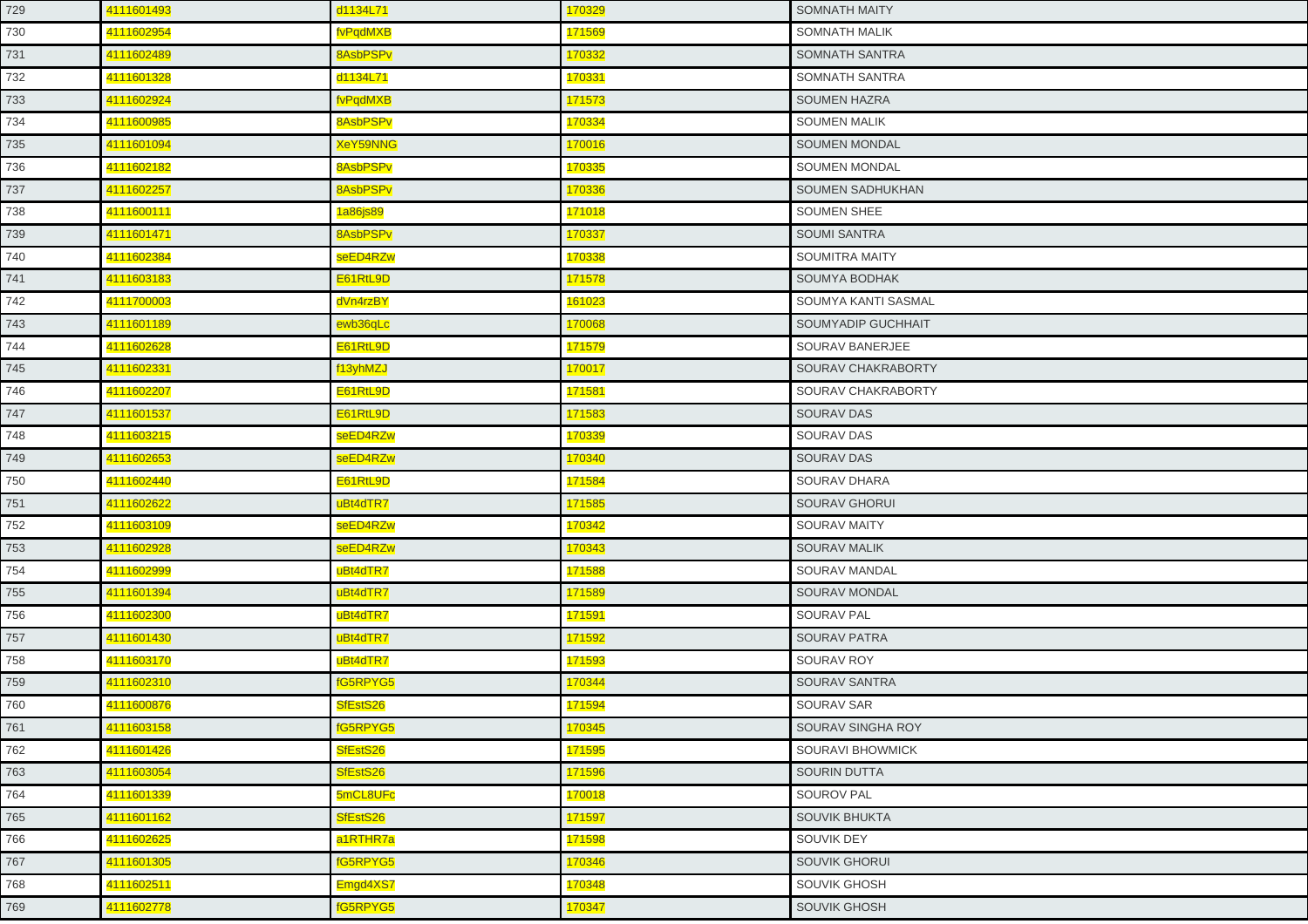| 770 | 4111601448 | Emgd4XS7 | 170349 | SOUVIK KANRAR            |
|-----|------------|----------|--------|--------------------------|
| 771 | 4111601346 | Emgd4XS7 | 170350 | <b>SOUVIK MAITY</b>      |
| 772 | 4111602922 | Emgd4XS7 | 170351 | <b>SOUVIK MAJI</b>       |
| 773 | 4111602416 | a1RTHR7a | 171599 | <b>SOUVIK PAL</b>        |
| 774 | 4111602690 | Emgd4XS7 | 170352 | <b>SOUVIK SETH</b>       |
| 775 | 4111603154 | Emgd4XS7 | 170353 | <b>SRABANI PANDIT</b>    |
| 776 | 4111602970 | 36vFcW39 | 170354 | <b>SRIJANI PAL</b>       |
| 777 | 4111602652 | 36vFcW39 | 170355 | <b>SRIMANTA PATRA</b>    |
| 778 | 4111602543 | 1a86js89 | 171019 | <b>SRITANU GHOSH</b>     |
| 779 | 4111602448 | QwWE9tX7 | 171014 | SUBHABRATA ROY           |
| 780 | 4111602790 | 36vFcW39 | 170356 | SUBHADEEP RANA           |
| 781 | 4111602540 | a1RTHR7a | 171602 | SUBHADIP BHATTACHARYA    |
| 782 | 4111602462 | a1RTHR7a | 171603 | <b>SUBHADIP KAR</b>      |
| 783 | 4111601443 | 36vFcW39 | 170357 | SUBHAJIT ADHIKARI        |
| 784 | 4111603024 | a1RTHR7a | 171604 | <b>SUBHAJIT BASU</b>     |
| 785 | 4111603090 | a1RTHR7a | 171605 | <b>SUBHAJIT GHOSH</b>    |
| 786 | 4111600311 | 5nh6tXUK | 171610 | <b>SUBHAMOY DOLUI</b>    |
| 787 | 4111601139 | St1T43KD | 170358 | SUBHANKAR GHOSH          |
| 788 | 4111602468 | a1RTHR7a | 171607 | SUBHANKAR MONDAL         |
| 789 | 4111603131 | 5nh6tXUK | 171608 | <b>SUBHANKAR PUIN</b>    |
| 790 | 4111603140 | St1T43KD | 170359 | SUBHANKAR ROY            |
| 791 | 4111600987 | 7qyw6jTG | 170061 | SUBHANKAR SAMANTA        |
| 792 | 4111602261 | St1T43KD | 170360 | <b>SUBHASHREE PAL</b>    |
| 793 | 4111602705 | 5nh6tXUK | 171609 | <b>SUBHASIS PANDIT</b>   |
| 794 | 4111602359 | St1T43KD | 170361 | SUBHASISH MEDDA          |
| 795 | 4111602941 | St1T43KD | 170362 | <b>SUBHENDU MAITY</b>    |
| 796 | 4111601123 | a77fc2WE | 170363 | SUBHODDIP GHOSH          |
| 797 | 4111603219 | a77fc2WE | 170364 | <b>SUBHOJIT KAR</b>      |
| 798 | 4111602307 | 5nh6tXUK | 171611 | SUBHRA MANNA             |
| 799 | 4111603125 | DapyqpWd | 170071 | <b>SUBINAY SANTRA</b>    |
| 800 | 4111602224 | a77fc2WE | 170365 | SUBITRA SANTRA           |
| 801 | 4111602990 | a77fc2WE | 170366 | <b>SUCHANDRA MAITY</b>   |
| 802 | 4111601058 | 5nh6tXUK | 171615 | <b>SUCHANDRIMA NANDI</b> |
| 803 | 4111602316 | zTkHt17G | 170367 | <b>SUDESHNA MAITY</b>    |
| 804 | 4111602358 | zTkHt17G | 170368 | SUDIP DEY                |
| 805 | 4111603035 | zTkHt17G | 170369 | <b>SUDIP DOLUI</b>       |
| 806 | 4111602430 | 5nh6tXUK | 171616 | <b>SUDIP NANDY</b>       |
| 807 | 4111601098 | QwWE9tX7 | 171015 | <b>SUDIP SAMANTA</b>     |
| 808 | 4111602607 | 5mCL8UFc | 170019 | SUDIP SANDHUKHAN         |
| 809 | 4111603188 | DapyqpWd | 170072 | <b>SUDIPTA ADAK</b>      |
| 810 | 4111602699 | tCUL6wDN | 170073 | <b>SUDIPTA DOLUI</b>     |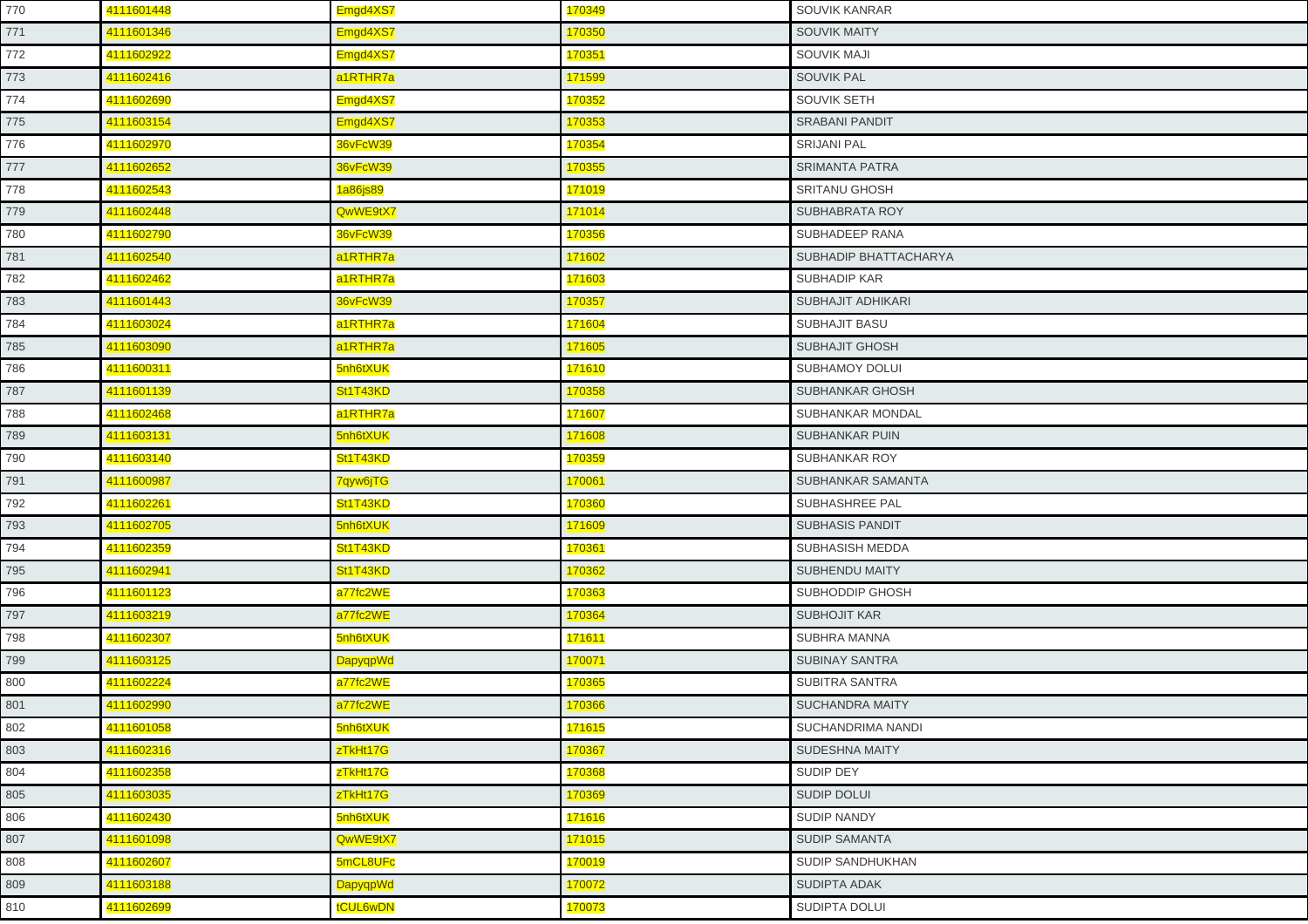| 811 | 4111600982 | zTkHt17G        | 170371 | <b>SUJAN SINGH</b>      |
|-----|------------|-----------------|--------|-------------------------|
| 812 | 4111603189 | tCUL6wDN        | 170075 | <b>SUJATA MAITY</b>     |
| 813 | 4111601366 | 5nh6tXUK        | 171619 | <b>SUJOY PAL</b>        |
| 814 | 4111602209 | 5mCL8UFc        | 170020 | SUKANTA CHAKRABORTY     |
| 815 | 4111602406 | pdRVc8Pa        | 170372 | <b>SUKANTA DAS</b>      |
| 816 | 4111602548 | pdRVc8Pa        | 170374 | SULEKHA MOURI           |
| 817 | 4111602950 | p7vuHW5M        | 171621 | SULEKHA RAM             |
| 818 | 4111601309 | p7vuHW5M        | 171623 | SULTANA KHATUN          |
| 819 | 4111602953 | p7vuHW5M        | 171622 | <b>SULTANA KHATUN</b>   |
| 820 | 4111602837 | p7vuHW5M        | 171624 | <b>SULTANA PARVIN</b>   |
| 821 | 4111603091 | p7vuHW5M        | 171625 | <b>SULTANI KHATUN</b>   |
| 822 | 4111602700 | pdRVc8Pa        | 170375 | <b>SUMAN MANDAL</b>     |
| 823 | 4111601496 | p7vuHW5M        | 171629 | <b>SUMAN NANDY</b>      |
| 824 | 4111601184 | p7vuHW5M        | 171630 | <b>SUMAN PATRA</b>      |
| 825 | 4111602735 | tCUL6wDN        | 170076 | <b>SUMAN SAMANTA</b>    |
| 826 | 4111603196 | t6P7hTSd        | 170022 | <b>SUMAN SANTRA</b>     |
| 827 | 4111601380 | pdRVc8Pa        | 170376 | <b>SUMANA ADAK</b>      |
| 828 | 4111603083 | MY3ht7Zc        | 170377 | <b>SUMANA GHOSH</b>     |
| 829 | 4111602755 | MY3ht7Zc        | 170378 | SUMANA SAMANTA          |
| 830 | 4111602635 | cu1Gt4Mf        | 171631 | <b>SUMANA SARDAR</b>    |
| 831 | 4111602833 | cu1Gt4Mf        | 171632 | <b>SUMITRA MONDAL</b>   |
| 832 | 4111602642 | cu1Gt4Mf        | 171633 | SUNANDA MONDAL          |
| 833 | 4111600997 | cu1Gt4Mf        | 171634 | <b>SUNY MOLLICK</b>     |
| 834 | 4111601392 | <b>B118G3Yh</b> | 171635 | SUPARNA HAZRA           |
| 835 | 4111602495 | <b>B118G3Yh</b> | 171636 | <b>SUPARNA ISAR</b>     |
| 836 | 4111603165 | Rg71pvQQ        | 170077 | SUPARNA SASMAL          |
| 837 | 4111603161 | MY3ht7Zc        | 170379 | SUPRAVA MANNA           |
| 838 | 4111602398 | Bkvwc1GM        | 170381 | SUPRITY SAMANTA         |
| 839 | 4111602905 | <b>B118G3Yh</b> | 171638 | SUPRIYA DOLUI           |
| 840 | 4111603022 | <b>Bkvwc1GM</b> | 170382 | SUPRIYA KARMAKAR        |
| 841 | 4111602898 | <b>B118G3Yh</b> | 171642 | SUPRIYA MANDAL          |
| 842 | 4111601197 | <b>Bkvwc1GM</b> | 170383 | <b>SUPRIYA PATRA</b>    |
| 843 | 4111602966 | <b>B118G3Yh</b> | 171643 | <b>SUPRIYA ROY</b>      |
| 844 | 4111602694 | Bkvwc1GM        | 170384 | SUPRIYA SANA            |
| 845 | 4111601452 | <b>B118G3Yh</b> | 171644 | SUPRIYA SANTRA          |
| 846 | 4111601395 | YTkwW29j        | 171645 | <b>SUPRIYA SANTRA</b>   |
| 847 | 4111601147 | Bkvwc1GM        | 170385 | <b>SUPRIYO KARMAKAR</b> |
| 848 | 4111603010 | Z5GXs7TN        | 170386 | <b>SURAIYA KHATUN</b>   |
| 849 | 4111602328 | YTkwW29j        | 171647 | <b>SURAJ NANDY</b>      |
| 850 | 4111601018 | 1a86js89        | 171020 | SURAJ SEKHAR GHOSH      |
| 851 | 4111602458 | YTkwW29j        | 171649 | <b>SURAJIT BAYEN</b>    |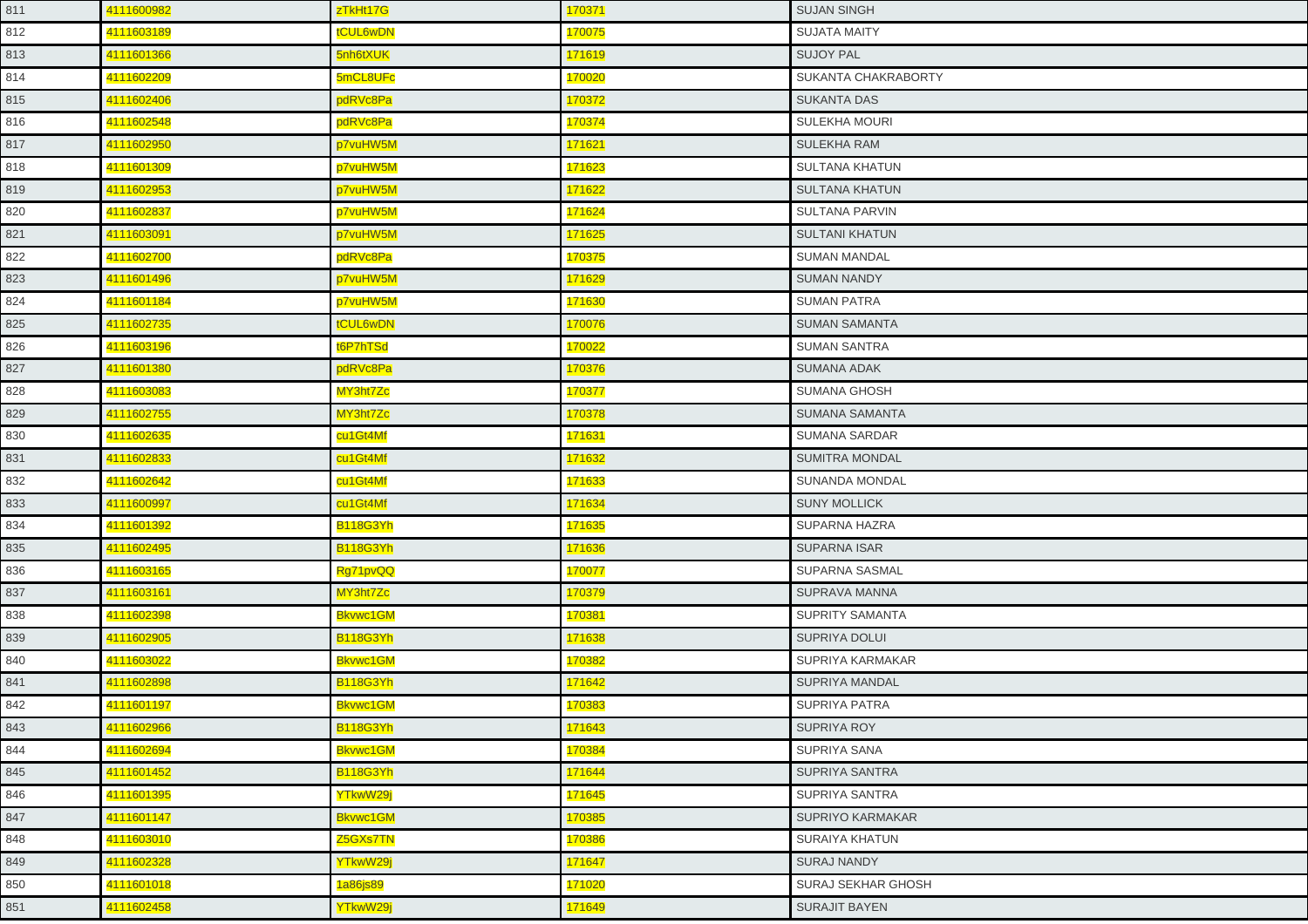| 852 | 4111603027 | Z5GXs7TN        | 170388              | <b>SURAJIT BERA</b>    |
|-----|------------|-----------------|---------------------|------------------------|
| 853 | 4111602673 | NeRJG8RT        | 171651              | SURAJIT DOLUI          |
| 854 | 4111602510 | YTkwW29j        | 171648              | <b>SURAJIT GHOSH</b>   |
| 855 | 4111602734 | 62dADu1S        | 170080              | <b>SURAJIT MALIK</b>   |
| 856 | 4111601343 | Rg71pvQQ        | 170078              | <b>SURAJIT PAN</b>     |
| 857 | 4111601534 | Z5GXs7TN        | 170390              | <b>SURAJIT PANDIT</b>  |
| 858 | 4111603020 | NeRJG8RT        | 171652              | SURAJIT PRAMANIK       |
| 859 | 4111602364 | Rg71pvQQ        | 170079              | <b>SURANJAN NANDI</b>  |
| 860 | 4111601473 | Z5GXs7TN        | <mark>170391</mark> | <b>SURAVI KUNDU</b>    |
| 861 | 4111601306 | NeRJG8RT        | 171655              | <b>SUROJIT BAG</b>     |
| 862 | 4111601372 | Z5GXs7TN        | 170392              | <b>SUROJIT MONDAL</b>  |
| 863 | 4111602972 | RM2zyS3f        | 170023              | <b>SUSANTA DOLUI</b>   |
| 864 | 4111602347 | Z5GXs7TN        | 170393              | <b>SUSHANTA MANDAL</b> |
| 865 | 4111601205 | NeRJG8RT        | 171657              | <b>SUSHOVAN DOLUI</b>  |
| 866 | 4111603025 | <b>NeRJG8RT</b> | 171658              | <b>SUSHOVAN GHOSH</b>  |
| 867 | 4111601202 | 3CAd9zQD        | 171021              | <b>SUSHOVAN MAITY</b>  |
| 868 | 4111601082 | 62dADu1S        | 170081              | SUSIKSHITA SAHA        |
| 869 | 4111602647 | hLTkG34Q        | 170394              | <b>SUSMITA GHANTI</b>  |
| 870 | 4111602783 | 3Z45W72V        | 171659              | <b>SUSMITA GHORUI</b>  |
| 871 | 4111602391 | 3Z45W72V        | 171661              | <b>SUSMITA KAMILA</b>  |
| 872 | 4111602536 | 3Z45W72V        | 171662              | <b>SUSMITA MAITY</b>   |
| 873 | 4111602988 | hLTkG34Q        | 170396              | <b>SUSMITA MANNA</b>   |
| 874 | 4111602868 | 3Z45W72V        | 171663              | <b>SUSMITA MONDAL</b>  |
| 875 | 4111602828 | 3Z45W72V        | 171664              | <b>SUSMITA NANDI</b>   |
| 876 | 4111602788 | vFay561X        | 171666              | <b>SUSMITA PAL</b>     |
| 877 | 4111602869 | vFay561X        | 171665              | <b>SUSMITA PAL</b>     |
| 878 | 4111602529 | vFay561X        | 171667              | <b>SUSMITA ROY</b>     |
| 879 | 4111602772 | vFay561X        | 171668              | <b>SUSMITA SAMANTA</b> |
| 880 | 4111603079 | hLTkG34Q        | 170397              | SUSMITA SANTRA         |
| 881 | 4111602666 | vFay561X        | 171669              | <b>SUSMITA SAW</b>     |
| 882 | 4111602338 | j6GLV1Vs        | 171670              | <b>SUSUMA PRAMANIK</b> |
| 883 | 4111602751 | hLTkG34Q        | 170398              | SUTAPA SAMANTA         |
| 884 | 4111601463 | hLTkG34Q        | 170399              | <b>SUTAPA SARKAR</b>   |
| 885 | 4111602332 | RM2zyS3f        | 170024              | <b>SUVAJIT HAJRA</b>   |
| 886 | 4111601354 | j6GLV1Vs        | 171671              | <b>SUVAJIT SANTRA</b>  |
| 887 | 4111601489 | j6GLV1Vs        | 171672              | <b>SUVANKAR PATRA</b>  |
| 888 | 4111602857 | RM2zyS3f        | 170025              | SUVENDU SAMUI          |
| 889 | 4111603069 | <b>F7tNhYKQ</b> | 170026              | <b>SWADESH KUNDU</b>   |
| 890 | 4111601000 | hLTkG34Q        | 170401              | SWAGATA CHATTOPADHYAY  |
| 891 | 4111603088 | j6GLV1Vs        | 171673              | <b>SWARNA DAS</b>      |
| 892 | 4111602346 | j6GLV1Vs        | 171674              | SWARNENDU MAJI         |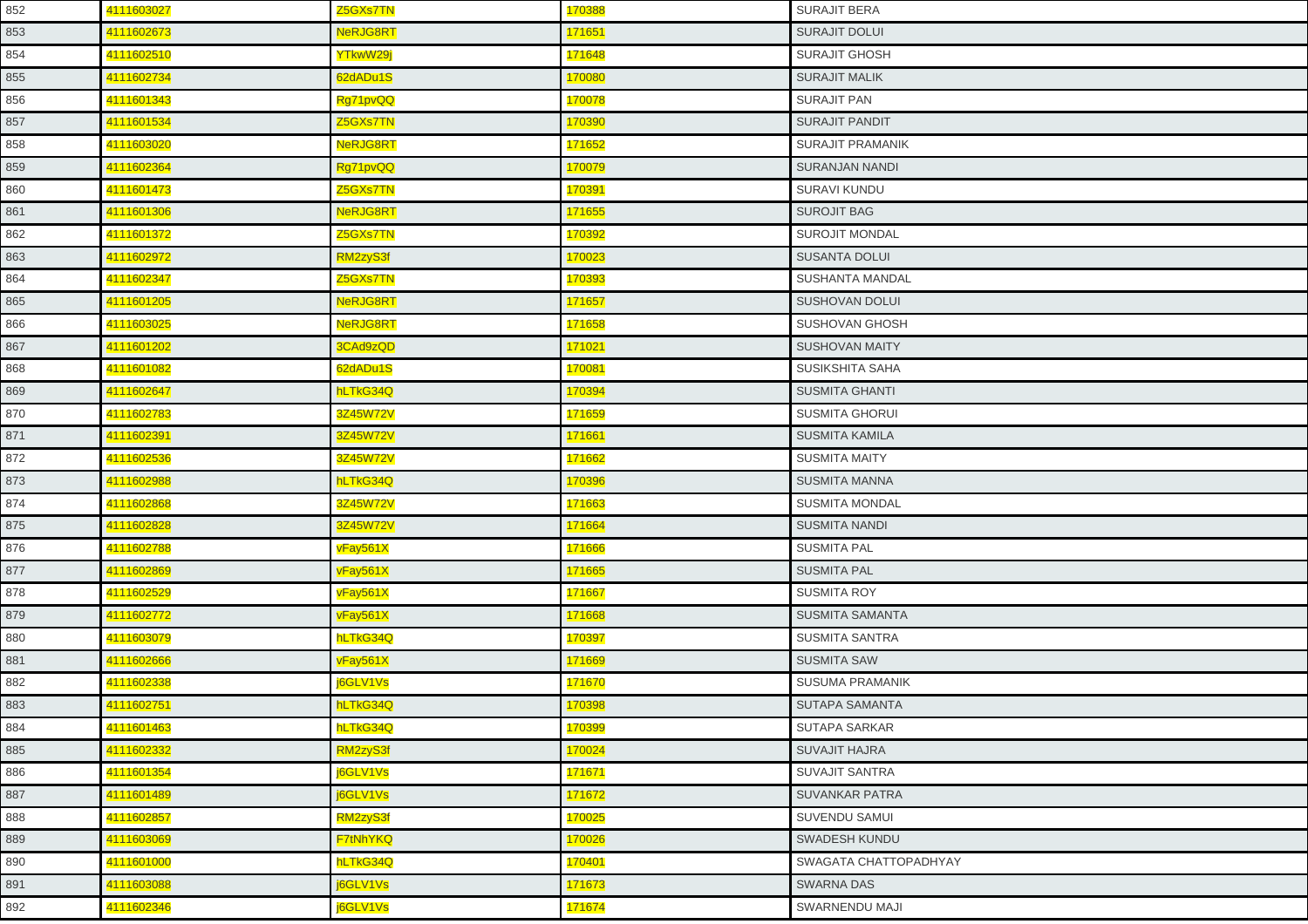| 893 | 4111602579 | 73kysdLj        | 170402        | <b>SWARUP ADHIKARY</b>  |
|-----|------------|-----------------|---------------|-------------------------|
| 894 | 4111601119 | 73kysdLj        | 170403        | <b>SWARUP MAITY</b>     |
| 895 | 4111602842 | j6GLV1Vs        | 171675        | <b>SWARUP ROJA</b>      |
| 896 | 4111602645 | <b>HMU7576t</b> | 171676        | <b>SWEETY SAMANTA</b>   |
| 897 | 4111603014 | <b>HMU7576t</b> | 171677        | <b>TAGARI BAR</b>       |
| 898 | 4111602253 | 62dADu1S        | 170083        | <b>TAMAL BASAK</b>      |
| 899 | 4111601433 | <b>HMU7576t</b> | 171679        | <b>TAMAL MONDAL</b>     |
| 900 | 4111602807 | <b>HMU7576t</b> | 171680        | <b>TAMANNA KHATUN</b>   |
| 901 | 4111602678 | 4pKNpAHm        | 170084        | <b>TAMASA BASU</b>      |
| 902 | 4111602438 | <b>HMU7576t</b> | 171681        | <b>TANAYA MAITY</b>     |
| 903 | 4111601435 | 3CAd9zQD        | 171023        | <b>TANIA PARVIN</b>     |
| 904 | 4111603051 | 73kysdLj        | 170404        | <b>TANIYA BAG</b>       |
| 905 | 4111601531 | 73kysdLj        | 170405        | <b>TANMAY BHAKTA</b>    |
| 906 | 4111602873 | 73kysdLj        | 170406        | TANMAY KUMAR HAZRA      |
| 907 | 4111600988 | 4TE6xXVS        | 170027        | <b>TANMAY SAMANTA</b>   |
| 908 | 4111602919 | x7kkVdN2        | 171685        | <b>TANMOY MONDAL</b>    |
| 909 | 4111603146 | 73kysdLj        | 170407        | <b>TANUJA HALDER</b>    |
| 910 | 4111602677 | vSxZGcWm        | 170408        | <b>TANUSHREE BUDUK</b>  |
| 911 | 4111602915 | x7kkVdN2        | 171690        | <b>TANUSHREE DUTTA</b>  |
| 912 | 4111602486 | vSxZGcWm        | 170409        | TANUSHREE MANNA         |
| 913 | 4111602908 | vSxZGcWm        | 170410        | <b>TANUSHREE MONDAL</b> |
| 914 | 4111602277 | vSxZGcWm        | 170413        | <b>TANUSREE DAS</b>     |
| 915 | 4111602617 | x7kkVdN2        | 171688        | <b>TANUSREE KOOR</b>    |
| 916 | 4111602333 | x7kkVdN2        | 171691        | TANUSRI CHAKRABORTY     |
| 917 | 4111601490 | vSxZGcWm        | 170414        | <b>TAPAS DOLUI</b>      |
| 918 | 4111602426 | TxJmVb7n        | 170415        | <b>TAPASI DAS</b>       |
| 919 | 4111601418 | TxJmVb7n        | 170416        | <b>TAPASI KHANRA</b>    |
| 920 | 4111602280 | TxJmVb7n        | 170417        | <b>TAPASI POREL</b>     |
| 921 | 4111602393 | 3CAd9zQD        | 171024        | <b>TARUN PAL</b>        |
| 922 | 4111601351 | VSxN5cY4        | 171693        | <b>TASLIMA NASRIN</b>   |
| 923 | 4111601053 | VSxN5cY4        | 171692        | <b>TASLIMA NASRIN</b>   |
| 924 | 4111603087 | VSxN5cY4        | <u>171694</u> | TASLIMA NASRIN          |
| 925 | 4111603179 | VSxN5cY4        | 171695        | TINA JANA               |
| 926 | 4111602465 | dyK6kb96        | 171696        | <b>TIYA DWARI</b>       |
| 927 | 4111602853 | dyK6kb96        | 171697        | <b>TIYASHA PAL</b>      |
| 928 | 4111602180 | TxJmVb7n        | 170419        | TRIJETA MAJI            |
| 929 | 4111601403 | dyK6kb96        | 171698        | TRIPTI GHOSH            |
| 930 | 4111602737 | dyK6kb96        | 171699        | TUHIN MONDAL            |
| 931 | 4111602931 | 8Yan5jRA        | 171700        | TUHINA KHATUN           |
| 932 | 4111602827 | 8Yan5jRA        | <b>171701</b> | <b>TUKUN MODAK</b>      |
| 933 | 4111603211 | sEnQjh3B        | 171703        | TULIKA SANTARA          |